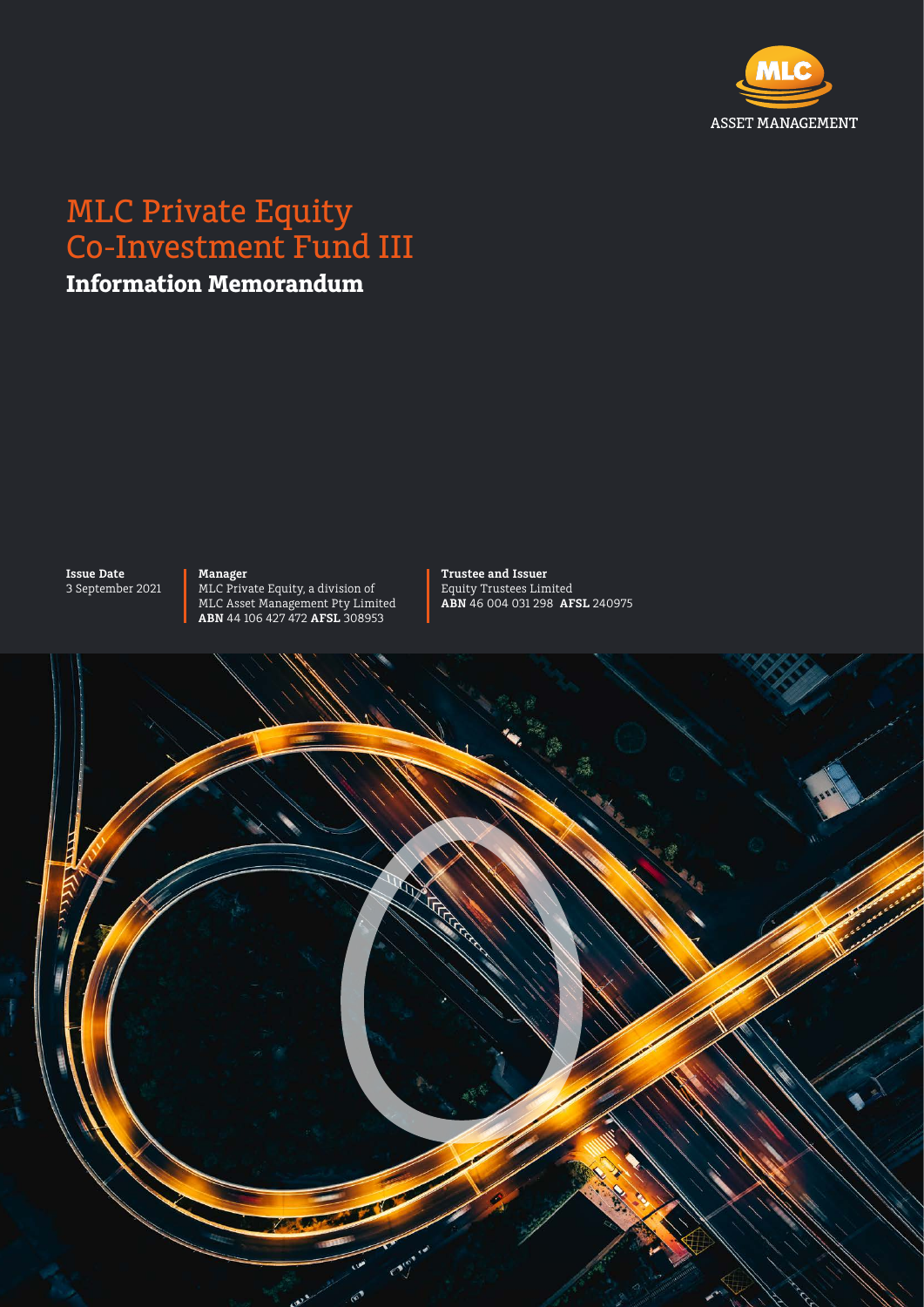The MLC Private Equity program is one of the largest and most established *global private equity programs in Australia.*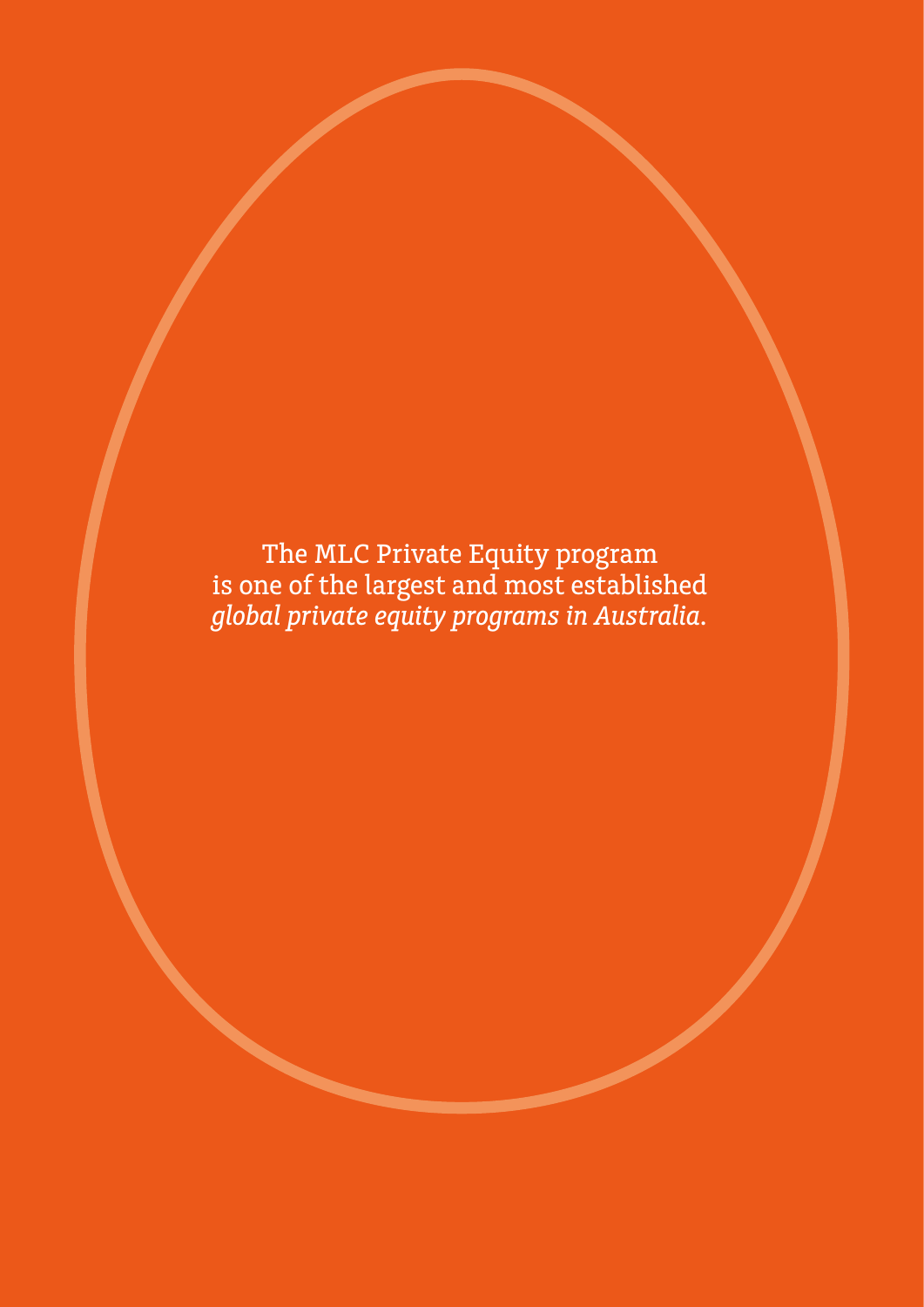# Important Notice

This Information Memorandum dated 3 September 2021. ("**Memorandum**") is issued by Equity Trustees Limited, (ABN 46 004 031 298 AFSL 240975) and relates to the issue of Units in the MLC Private Equity Co-investment Fund III (the "Fund"). The Fund is an Australian unregistered wholesale unit trust. The information in this Memorandum is subject to change. To the extent of any inconsistency between this Memorandum and the Trust Deed, the Trust Deed prevails.

Equity Trustees Limited is the trustee of the Fund (the "**Trustee**"). MLC Private Equity, a division of MLC Asset Management Pty Limited (ABN 44 106 427 472 AFSL 308953) has been appointed as the manager of the Fund (the "**Manager**"). No persons other than the Trustee have caused or authorised the issue of this Memorandum nor do they take any responsibility for the preparation of the Memorandum.

The offer contained within this Memorandum is only available to persons receiving it in Australia and New Zealand and should not be regarded as an offer, invitation or recommendation by the Trustee to apply for Units in any other jurisdiction. The offer is made only to persons who are Wholesale Clients.

In addition, the offer is made in New Zealand only to, and may only be accepted by, persons in New Zealand who are New Zealand Wholesale Investors, or who are otherwise not required to receive disclosure under Part 3 of the Financial Markets Conduct Act 2013 (New Zealand) ("**FMCA**"). Those persons not familiar with the provisions of the FMCA, or who require further assistance and/or information, should consult their professional adviser.

All subscribers for Units amounting to Committed Capital below \$500,000 must complete all necessary documentation supporting their eligibility to invest as a Wholesale Client and, if they are a New Zealand person, their eligibility to invest as a New Zealand Wholesale Investor. The documentation is available at mlcam.com.au/privateequity. A New Zealand investor should complete the relevant documentation even if their investment exceeds \$500,000. For further information on the Minimum Committed Capital see section 1 'Executive Summary – E. Minimum Investment in the Fund'.

Each New Zealand Wholesale Investor acknowledges and agrees that:

- a. he, she or it has not offered or sold, and will not offer or sell, directly or indirectly, any Units in the Fund; and
- b. he, she or it has not distributed and will not distribute, directly or indirectly, this Memorandum or any other offering materials or advertisement in relation to any offer of any Units in the Fund,

in each case in New Zealand other than to a person who is a New Zealand Wholesale Investor.

The Trustee is not obliged to accept applications and reserves absolute discretion in limiting or refusing any application.

This Memorandum does not constitute a direct or indirect offer of securities in the US or to any US Person as defined in Regulation S under the US Securities Act of 1933 as amended (US Securities Act). The Trustee may vary its position and applications may be accepted at its discretion. The Units have not been,

and will not be, registered under the US Securities Act unless otherwise approved by the Trustee and may not be offered or sold in the US to, or for, the account of any US Person or US Resident (as defined in relevant laws).

This Memorandum contains a non-exhaustive summary of certain proposed features of the Fund. Fees and costs stated in this Memorandum are exclusive of any applicable GST. All dollar amounts are in Australian dollars (unless specified otherwise).

National Australia Bank Limited ABN 12 004 044 937 ("**NAB**" or "**Custodian**") has been appointed as the custodian of the assets of the Fund. The Custodian's role is limited to holding the assets of the Fund as agent of the Trustee. The Custodian has no supervisory role in relation to the operation of the Fund and is not responsible for protecting Unitholder's interests. The Custodian has no liability or responsibility to a Unitholder for any act done or omission made in accordance with the terms of the relevant custody agreement between the Custodian and the Trustee. The Custodian makes no statement in this Memorandum and has not authorised or caused the issue of it.

NAB has given and not withdrawn its consent to be named in this Memorandum.

The Custodian holds investments of the Fund as bare trustee and such investments are not investments of NAB or the NAB Group. None of NAB, the Manager or other member of the IOOF Group, the Trustee or any other party guarantees the performance of, or rate of return from the Fund nor the repayment of capital from the Fund.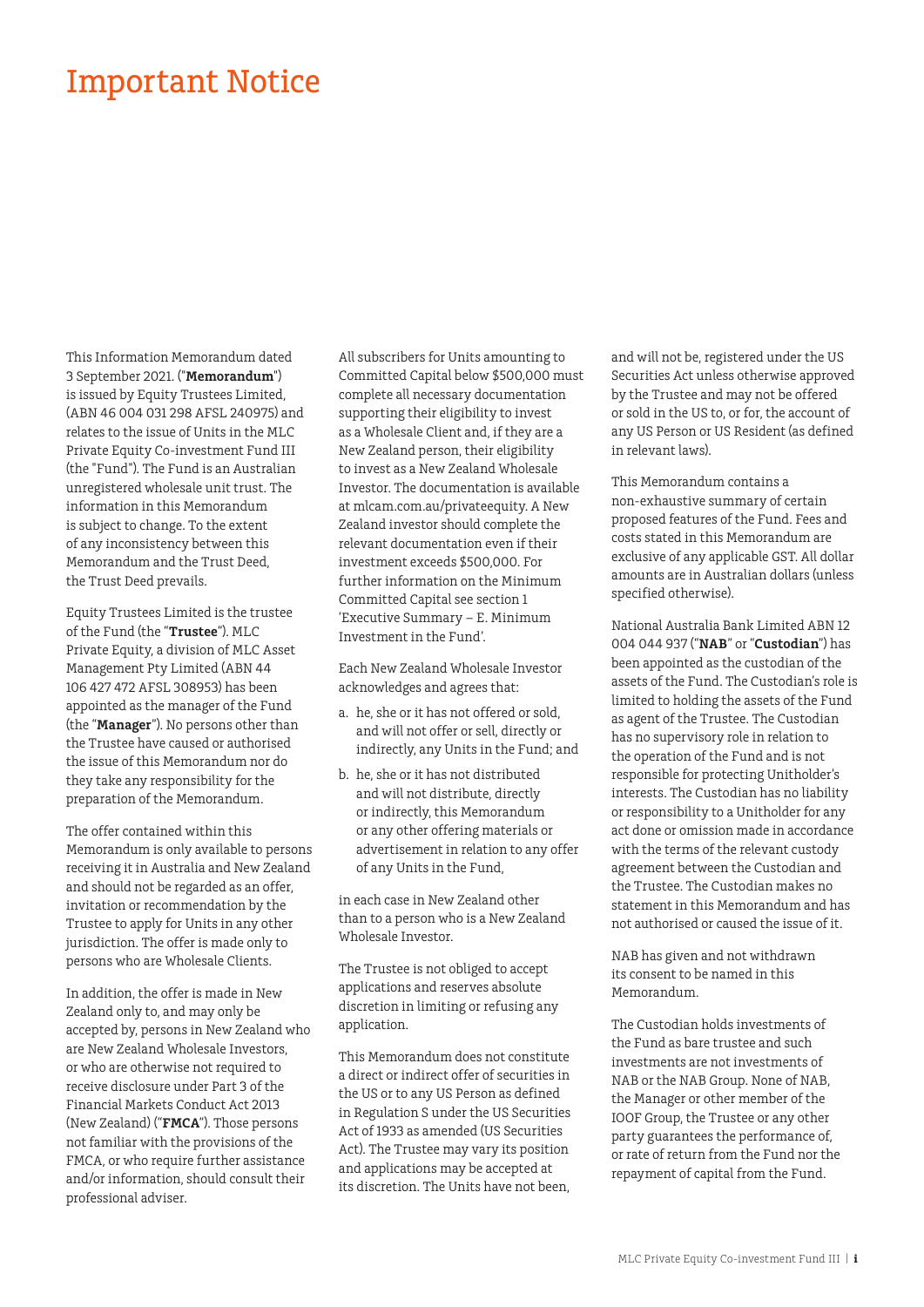## Important Notice

Neither NAB nor the NAB Group provides a guarantee or assurance in respect of the obligations of the Trustee or its related entities. Recipients of this Memorandum should ensure they are fully aware of all the risks before investing in the Fund. Subject to the Trust Deed, all losses of the Fund will be borne by the Fund and its Unitholders.

To the maximum extent permitted by law and subject to the Trust Deed, neither the Trustee nor Manager nor any related party, officer, director, adviser or associate of the respective entities provides any representations or warranties in relation to this Memorandum or the Fund and disclaim all responsibility in relation to the Memorandum and the Fund. Neither the Trustee nor the Manager make any representation or warranty as to the accuracy or truth of the contents of this Memorandum.

This Memorandum supersedes all previous information, representations and communications (including investor presentations in respect of the Fund) and the Information Memorandum dated 31 October 2019. The Trustee or Manager may vary the offer, including close the offer at any time, accept late subscriptions, increase or decrease the size or timing of the offer, without notice.

The Trustee and Manager may (but are under no obligation to) enter into arrangements with Unitholders to meet their specific requirements such as reporting and permitted transfers of the Units. The Manager may in its discretion also enter into arrangements to rebate fees (from their own resources) to substantial Unitholders or Unitholders who are officers or employees of the Manager or its affiliates. The Manager reserves the right to pay monies from the Management Fees it receives from the Fund to related parties and third parties for them introducing Unitholders to the Fund.

Any information, representations or communications not contained in this Memorandum may not be relied upon as having been authorised by the Trustee or Manager (as applicable) and should be disregarded.

Prospective Unitholders should read the Memorandum in its entirety and understand that the Memorandum is general in nature and is not to be considered as investment, legal or tax advice. Before making an investment decision in relation to the Fund, prospective Unitholders should consider whether investing in the Fund is suitable to their own individual circumstances.

By accepting this Memorandum each recipient of this Memorandum agrees:

- they are a Wholesale Client and if they are a New Zealand person, a New Zealand Wholesale Investor;
- to keep the Memorandum and its contents confidential and not provide it to other persons other than their advisers, provided they also maintain such confidentiality; and
- they have read and agreed to the information noted in this Memorandum including this Important notice.

Certain capitalised words used in this Memorandum are defined in the Glossary of this Memorandum.

Prospective Unitholders should note the Trustee and Manager do not guarantee any level of return to Unitholders. Prospective Unitholders should consider their money is committed for the long-term and cannot be redeemed during the life of the Fund. In the event a Unitholder does not pay a call on its Committed Capital or other amount due to the Fund when required, the Trustee or Manager will have the right to forfeit and/or sell the Unitholder's Units. Prospective Unitholders should consider the risk factors set out in section 6 'Risk Factors' of this Memorandum.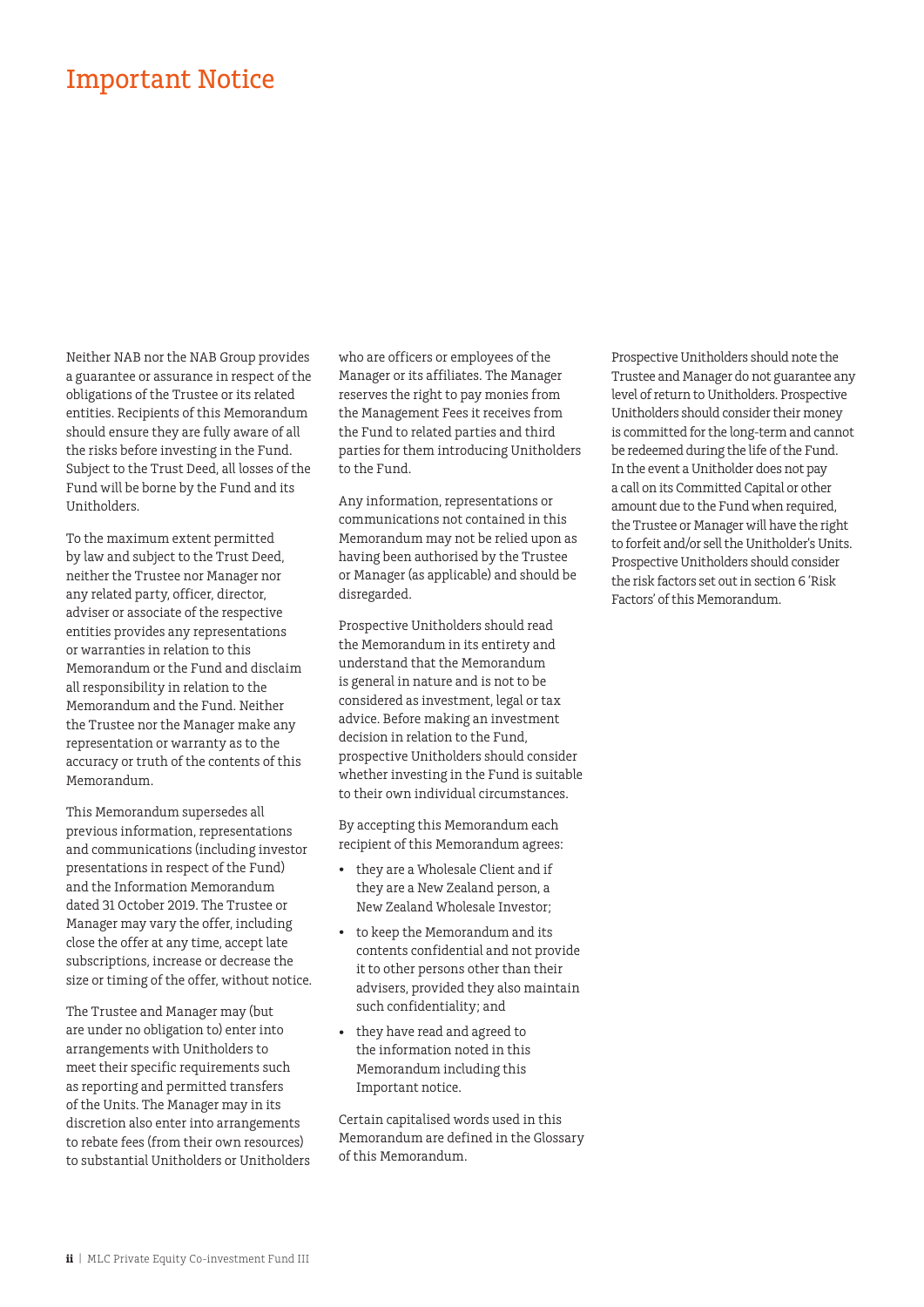# **Contents**

| <b>1. Executive Summary</b>        |    |
|------------------------------------|----|
| 2. About the Trustee and Manager   | 5  |
| <b>3. Investment Process</b>       | 6  |
| 4. Structure of the Fund           | 7  |
| <b>5. Key Features of the Fund</b> | 8  |
| <b>6. Risk Factors</b>             | 13 |
| <b>7. Additional Information</b>   | 16 |
| 8. Glossary                        | 25 |
| <b>9. Corporate Directory</b>      | די |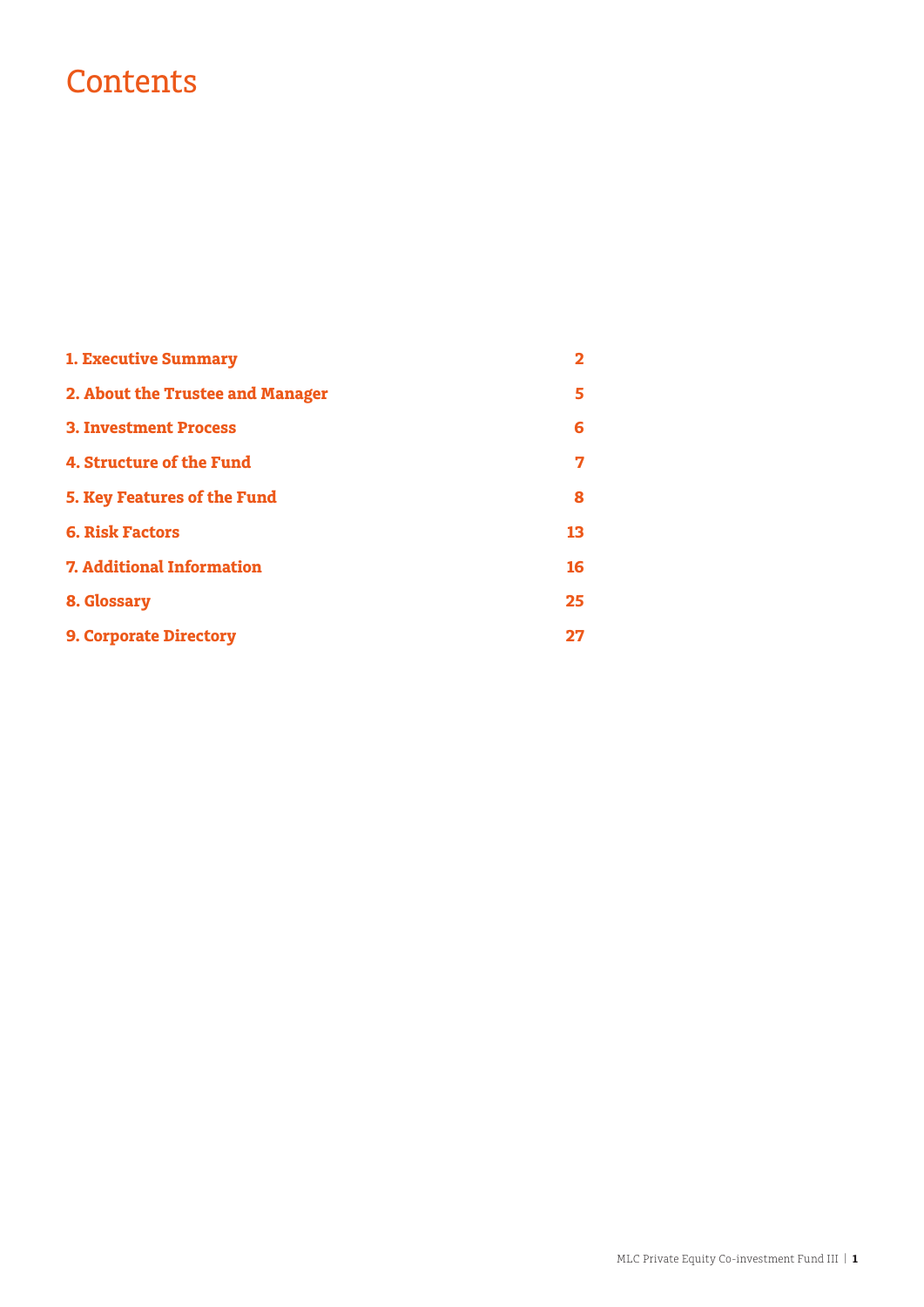# Executive 1 Executive<br>Summary

#### **A. Introduction**

MLC Private Equity ("**MLC PE**"), a division of MLC Asset Management Pty Limited and part of the IOOF Group, is the manager of one of the longest running global private equity programs in Australia. Since 1997, MLC PE has successfully executed on an approximately \$5 billion global thematic program of private equity investments including buy-out, growth and venture capital strategies.

In 2007, MLC PE established a co-investment program managing investments alongside some of the world's leading private equity fund managers.

Co-investments comprise minority investments, usually made into an operating company, alongside a [financial](http://en.wikipedia.org/wiki/Financial_sponsor)  [sponsor](http://en.wikipedia.org/wiki/Financial_sponsor) or other [private equity](http://en.wikipedia.org/wiki/Private_equity) investor such as a general partner, in a [leveraged](http://en.wikipedia.org/wiki/Leveraged_buyout)  [buyout,](http://en.wikipedia.org/wiki/Leveraged_buyout) [recapitalisation](http://en.wikipedia.org/wiki/Leveraged_recapitalization) or [growth](http://en.wikipedia.org/wiki/Growth_capital)  [capital](http://en.wikipedia.org/wiki/Growth_capital) transaction.

By accessing companies that are managed by leading private equity general partners, co-investments can provide Unitholders with more cost efficient and faster means of deploying and returning capital to Unitholders versus more traditional private equity structures.

Since first investing in co-investments, MLC PE has managed investments in excess of \$800m into more than 60 coinvestment opportunities. MLC PE has developed close relationships with some of the world's leading general partners and as a result of these relationships, MLC PE has access to a regular stream of high quality global co-investment opportunities ("**deal flow**").

In 2013, MLC Private Equity Co-Investment Fund I ("**Fund I**") was launched as a vehicle which allowed third party investors to benefit from MLC PE's deal flow. In 2017 MLC Private Equity Co-Investment Fund II ("**Fund II**") was launched to further expand MLC's private equity offering to external investors.

Since Fund I's launch, 86% of Fund I's capital has been invested across 14 companies. During Fund I's investment period approximately 160 opportunities were reviewed by MLC PE and only 14 were selected.

As at 30 June 2021 the aggregate value of Fund I's investments has more than doubled, generating an IRR of 22.5% p.a (pre-tax and post Management Fees, Performance Fees and expenses) to investors based on their capital contributions.**<sup>1</sup>**

In 2017 Fund II was launched to allow external investors to continue to participate in the MLC PE's private equity program and gain exposure to the ongoing deal flow that MLC PE's investment team was able to source. In the four years since Fund II's launch, approximately 82.5% of Fund II's capital has been invested in 21 companies and to date has generated an IRR of 16%.

The Fund commenced on 17 November 2020 to continue MLC PE's private equity co-investment program in providing investors with the opportunity to invest in a fund that has access to MLC PE's investment capability and experience in sourcing co-investment opportunities. As at the date of this Memorandum the Fund has made several investments towards its target portfolio of 20-30 global co-investments

This Memorandum provides general information for prospective Unitholders about investing in the Fund.

Prospective Unitholders can obtain additional information about the Manager and the Fund, including the performance of the Manager, by contacting the Manager at the contact details set out in section 9 'Corporate Directory'.

#### **B. The Offer under this Memorandum**

This Memorandum contains an offer to subscribe for Units in the Fund (the "**Offer**").

Each Unit will be partly paid. Other than the initial call of a Unitholder's total Committed Capital, calls typically will be made upon Unitholders by the Trustee when suitable investment opportunities are found.

A Closing Date may occur without notice to prospective Unitholders and may occur at any time prior to or on the Final Closing Date. Additionally, the Manager may close the Offer before the Final Closing Date.

#### Subscriptions

#### **Key Offer Dates**

- **First Closing Date**
- 17 November 2020
- **Final Closing Date**

A date determined by the Manager at its discretion that is not more than 12 months after the First Closing Date.

**1** Past performance is not a reliable indicator of future performance. Actual returns of the Fund may differ to past returns.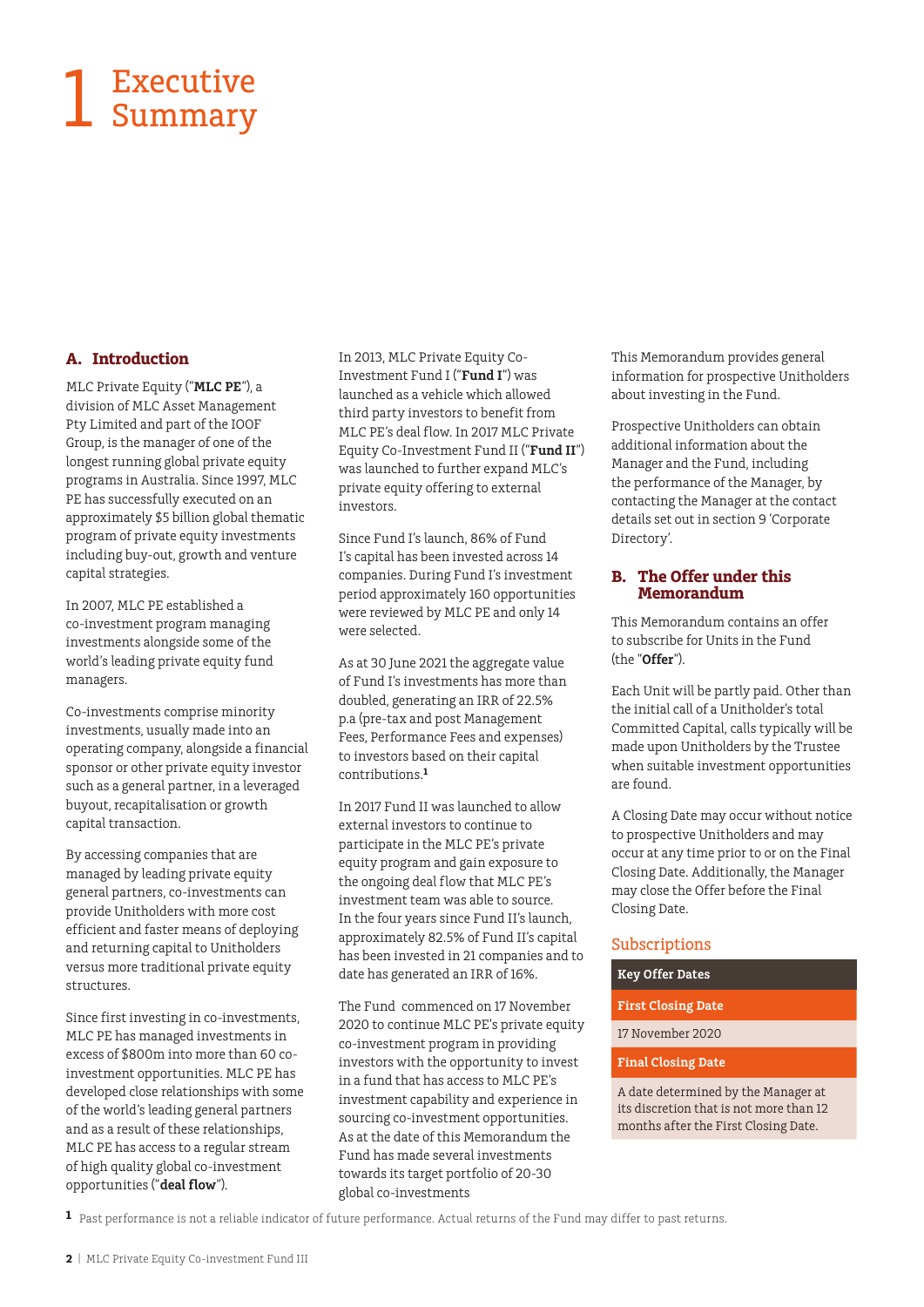Applications to invest in the Fund are made by way of the Subscription Agreement. To invest in the Fund by a Closing Date, the completed Subscription Agreement and associated documents (such as proof of identity documents and, when requested, evidence of eligibility to invest as a Wholesale Client, or as a New Zealand Wholesale Investor in the case of a New Zealand investor) must be received by the Manager, by 5:00pm five Business Days prior to a Closing Date. Unitholders are not required to pay any money at this point.

Applications may be refused in full or in part by the Trustee in its absolute discretion, including if the Fund's target size is not achieved. The Trustee will not accept subscriptions after the Final Closing Date. For further information on Closing Dates for the Fund, see Key Offer Dates above.

#### Initial Call of Unitholder's total Committed Capital

The first call of 10% of a Unitholder's total Committed Capital is payable within 10 Business Days of the First Closing Date.

If an application is made between the First Closing Date and on or before the Final Closing Date, the first call of 10% of a Unitholder's total Committed Capital is payable within 10 Business Days upon notice from the Manager. Such notice from the Manager will be given to the Unitholder after the Unitholder's application has been processed.

In addition, Unitholders admitted on a Closing Date after the First Closing Date will contribute an amount equivalent to the proportion of their Committed

Capital that they would have paid had they been admitted on the First Closing Date (including any amount already paid under the initial 10% call). Such Unitholders will also pay late capital interest at the Interest Rate applied from the date the payment would have been payable until the later Closing Date. For further information see section 5 'Key Features of the Fund'.

Payments by cheque will not be accepted by the Trustee.

Units issued on the First Closing Date were \$1.00 per Unit. Units issued between the First Closing Date and on or before the Final Closing Date will be at \$1.00 per Unit plus late capital interest as described in section 5 'Key Features of the Fund'. The number of Units ultimately issued to a Unitholder is determined by dividing the amount a Unitholder agrees to invest by the issue price.

The total amount a Unitholder agrees to invest (excluding the late capital interest) becomes their 'Committed Capital'. The Committed Capital will be paid to the Fund by way of instalments as a result of calls made by the Trustee over the life of the Fund. For further information on paying calls see section 5 'Key Features of the Fund'.

#### New Zealand Unitholders

Application requests received from New Zealand Wholesale Investors must specify the amount in Australian dollars. The Trustee is unable to accept application amounts quoted in New Zealand dollars.

#### No Right of Redemption

It is anticipated the term of the Fund will be ten years. For further information see section 5 'Key Features of the Fund'.

Unitholders will have no right to request redemption of their Units nor may they transfer their investment to another person except with the consent of the Trustee, which may be withheld in its absolute discretion. This means that once a Unitholder's application is accepted by the Trustee, a Unitholder will not be able to redeem their investment in the Fund during the term of the Fund without the Trustee's consent. As a result, a prospective Unitholder should not invest in the Fund if such a long term and illiquid investment is not suitable for their specific circumstances.

#### Cooling off rights

No cooling off period applies to Units offered under this Memorandum as a Unitholder must be a Wholesale Client and a New Zealand Wholesale Investor (in the case of New Zealand persons) to invest in the Fund.

#### **C. Fund Size**

The Manager is targeting a fund size of \$250 million. The Trustee has the right, on the Manager's recommendation, to proceed with the Fund at a fund size less than this.

The Trustee may terminate the Fund at any time including if it believes it is not economically viable for the Fund to continue. The net proceeds of the Fund's wind-up will be returned to Unitholders.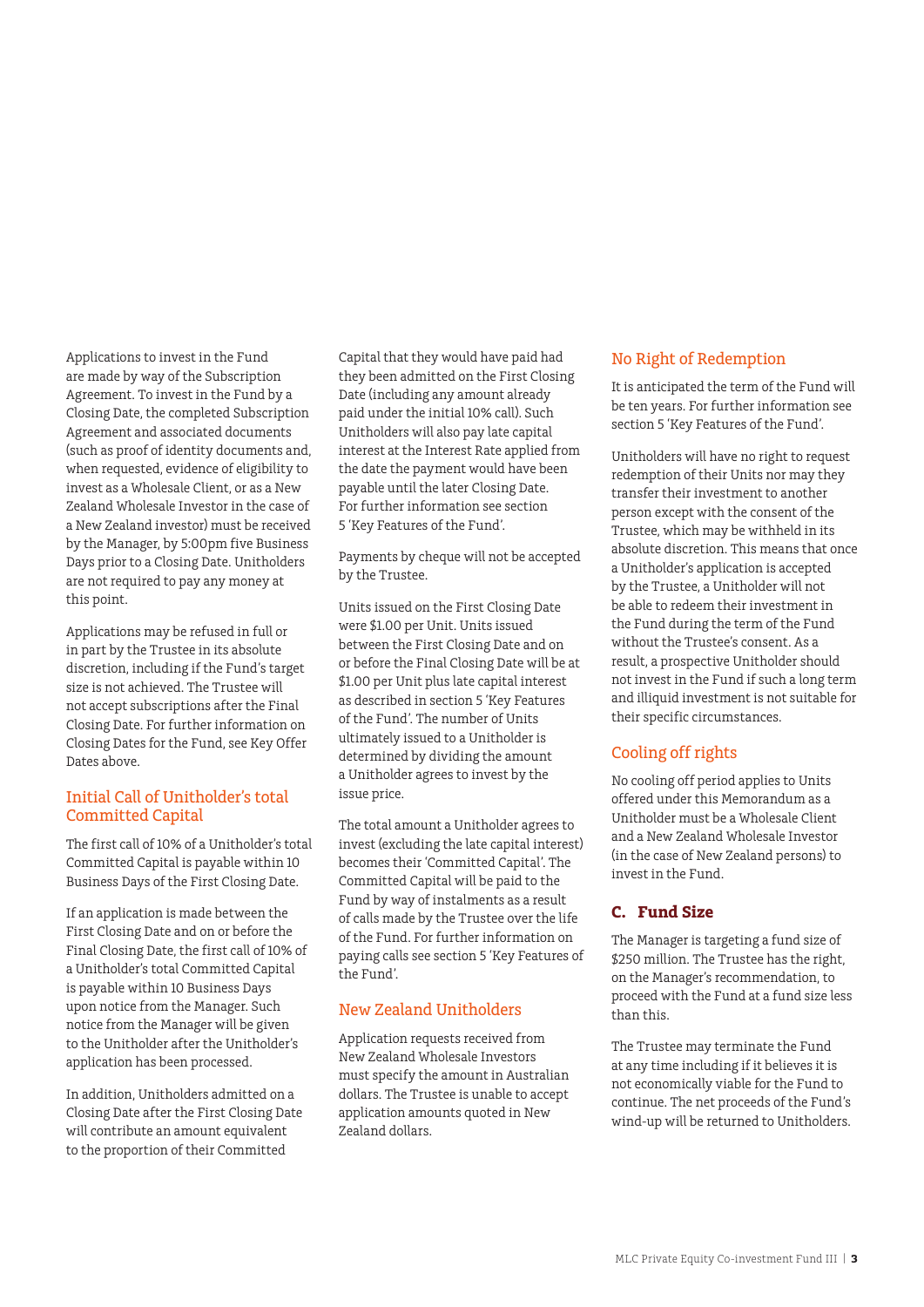## **Executive** Summary continued

#### **D. Fund Structure**

The Fund is a closed-end Australian unregistered wholesale unit trust and will be made available to persons who are Wholesale Clients and if they are a New Zealand person, a New Zealand Wholesale Investor.

#### **E. Minimum Investment in the Fund**

A potential Unitholder must subscribe for a minimum Committed Capital of \$250,000 ("**Minimum Committed Capital**") unless otherwise approved by the Trustee.

For further information see section 5 'Key Features of the Fund.'

#### **F. The Trustee and Issuer**

Equity Trustees Limited is the Trustee of the Fund and the issuer of this Memorandum.

#### **G. The Manager**

MLC Private Equity, a division of MLC Asset Management Pty Limited, is the manager of the Fund.

#### **H. Investment Opportunities**

The Manager will aim to construct over time a portfolio of co-investment opportunities that is diversified

by geography, strategy, sector and investment time horizon drawing on deal flow sourced from the GPs.

#### **I. Terms and Conditions**

A high level summary of the key features of the Fund are set out in section 5 'Key Features of the Fund'. In the event of inconsistency between this Memorandum and the Trust Deed, the Trust Deed prevails. Amendments to the Trust Deed may occur, in particular, prior to the Final Closing Date. Material changes during this period will be notified to existing Unitholders. Please refer to section 7 'Additional Information' for further information regarding the Trust Deed.

#### **J. Risks and Advice**

Prospective Unitholders should be aware that the nature of an investment in the Fund is high risk and neither the Trustee nor the Manager gives any assurance that the Fund will achieve its investment objective. For more information see section 6 'Risk Factors'.

Unitholders should seek their own financial, legal, taxation and other professional advice before committing to an investment in the Fund.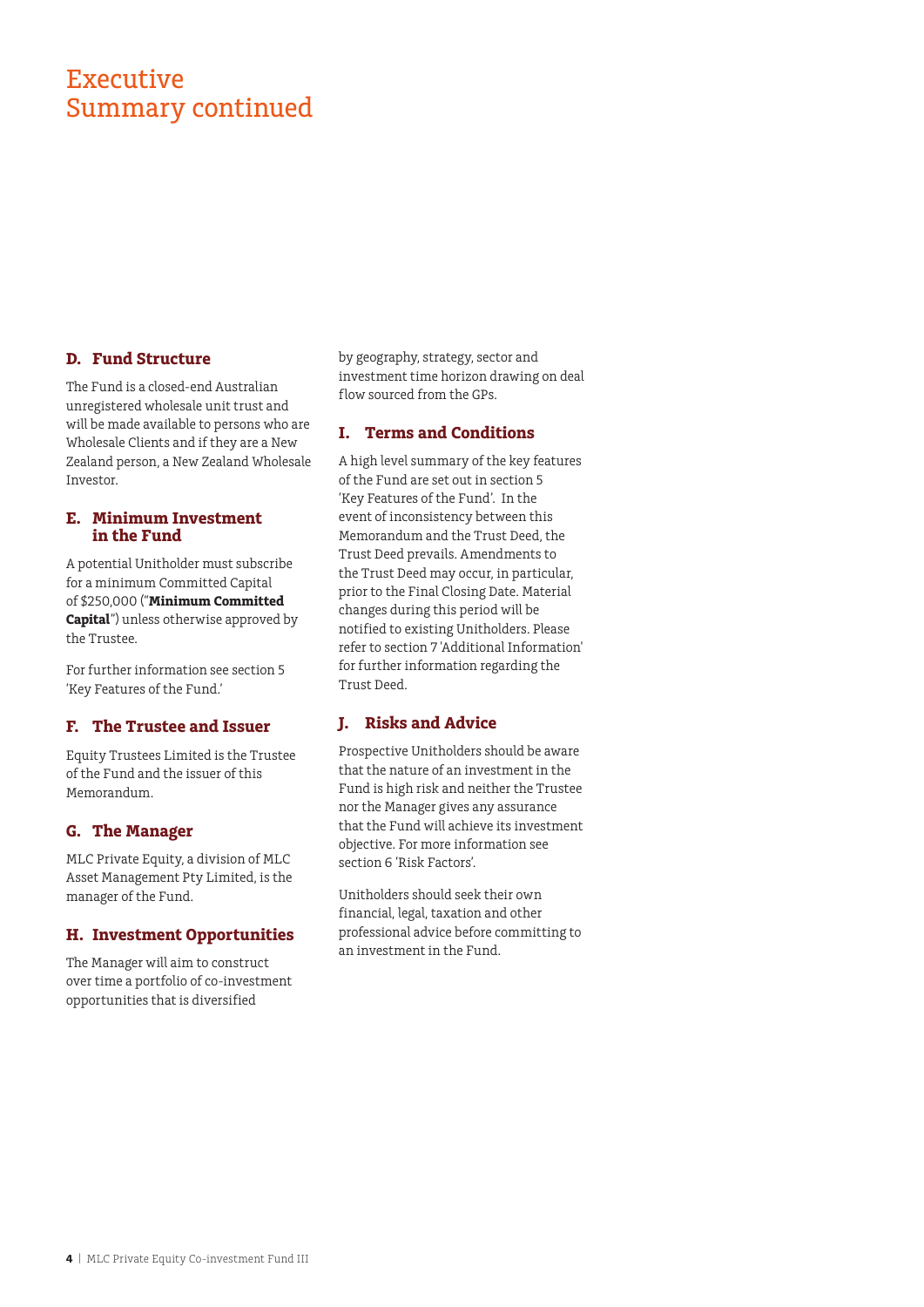# About the Trustee 2 About the Trans<br>and Manager

#### **A. The Trustee**

The Trustee's responsibilities and obligations are primarily governed by the Trust Deed.

Equity Trustees Limited ('**EQT**') was established in 1888, by an Act of the Victorian Parliament, to provide trustee and executor services. The company has evolved into a sophisticated financial services provider offering a broad range of products and services to a diverse

client base. In addition to traditional trustee and estate management duties, the EQT range of services includes portfolio management, superannuation, philanthropy and trustee services for external fund managers.

#### **B. The Manager**

The Manager has the responsibility for the day-to-day management of the Fund as delegated to it by the Trustee pursuant to the Management Agreement.

MLC PE has been running MLC's private equity investment program since 1997. As at 30 June 2021, MLC PE managed approximately \$5 billion of commitments into a diverse pool of investments in buy-out, growth and venture capital strategies globally.

The Manager's executive team is comprised of highly experienced and qualified persons. The executive team is as set out in the table below.

| <b>Name</b>              | Position                              | <b>Years of Relevant</b><br><b>Experience</b> | <b>Years</b><br>with Firm | <b>Education and</b><br><b>Prior Employment</b> |
|--------------------------|---------------------------------------|-----------------------------------------------|---------------------------|-------------------------------------------------|
| <b>Jonathan Armitage</b> | MLC Chief Investment<br>Officer (CIO) | 29                                            | 10                        | $MA - Schroders$                                |
| <b>Marek Herchel</b>     | Co-Head of Private<br>Equity US & EU  | 22                                            | $\overline{4}$            | B.Bus, MS Fin - AlpInvest                       |
| Kristian Zimmermann      | Co-Head of Private<br>Equity          | 20                                            | $\leq 1$ year             | BEcon - Temasek, CBA                            |
| <b>Rachael Lockyer</b>   | Portfolio Manager                     | 14                                            | <1 year                   | LLB & BCom – L Catterton, Ironbridge            |
| David Chan               | Portfolio Manager                     | 15                                            | 12                        | BEng, MCom, CFA - Corporate Value Associates    |
| David Seebold            | Portfolio Manager                     | 13                                            | 9                         | BA, BCom - Ironbridge                           |
| <b>Siaak Verschoor</b>   | <b>Head of Operations</b>             | 26                                            | 15                        | MSC. MBA – Rabobank                             |

The executive team is supported by analysts and administration teams.

#### **C. Investment Committee**

An Investment Committee has been established by the Manager to oversee and manage the Fund's co-investment portfolio and is governed by an Investment Committee Charter which outlines the roles, responsibilities and authority of the Investment Committee. A copy of the Investment Committee Charter is available on request.

The Investment Committee will comprise the MLC CIO and at least one other appropriately experienced investment professional from MLC, as well as two non-executive members.

As at the date of this Memorandum, Andrew Rothery, one of Australia's most experienced and successful private equity investors, is a non-executive member and Chair of the Investment Committee. A co-founder and formerly of Archer Capital, he currently holds several non-executive directorships. Dr Susan Gosling, who was formerly Head of Investments at MLC and for many years had responsibility for the management of MLC's retail diversified funds, is the other non-executive member. Dr Gosling draws on extensive and proven portfolio management expertise acquired across the investment cycles of the past 35

years, including 17 years at MLC. All decisions relating to the acquisition of the Fund's co-investments require approval by a majority of members of the Investment Committee who are present and eligible to vote, including the Chair. The Chair has the casting vote if necessary. An Investment Committee member must declare any conflict of interest in relation to a proposed investment and the other members will determine whether the member should abstain from voting on that investment. Refer to section 7 'Additional Information' for further information on Conflicts of Interests and Related Party Transactions.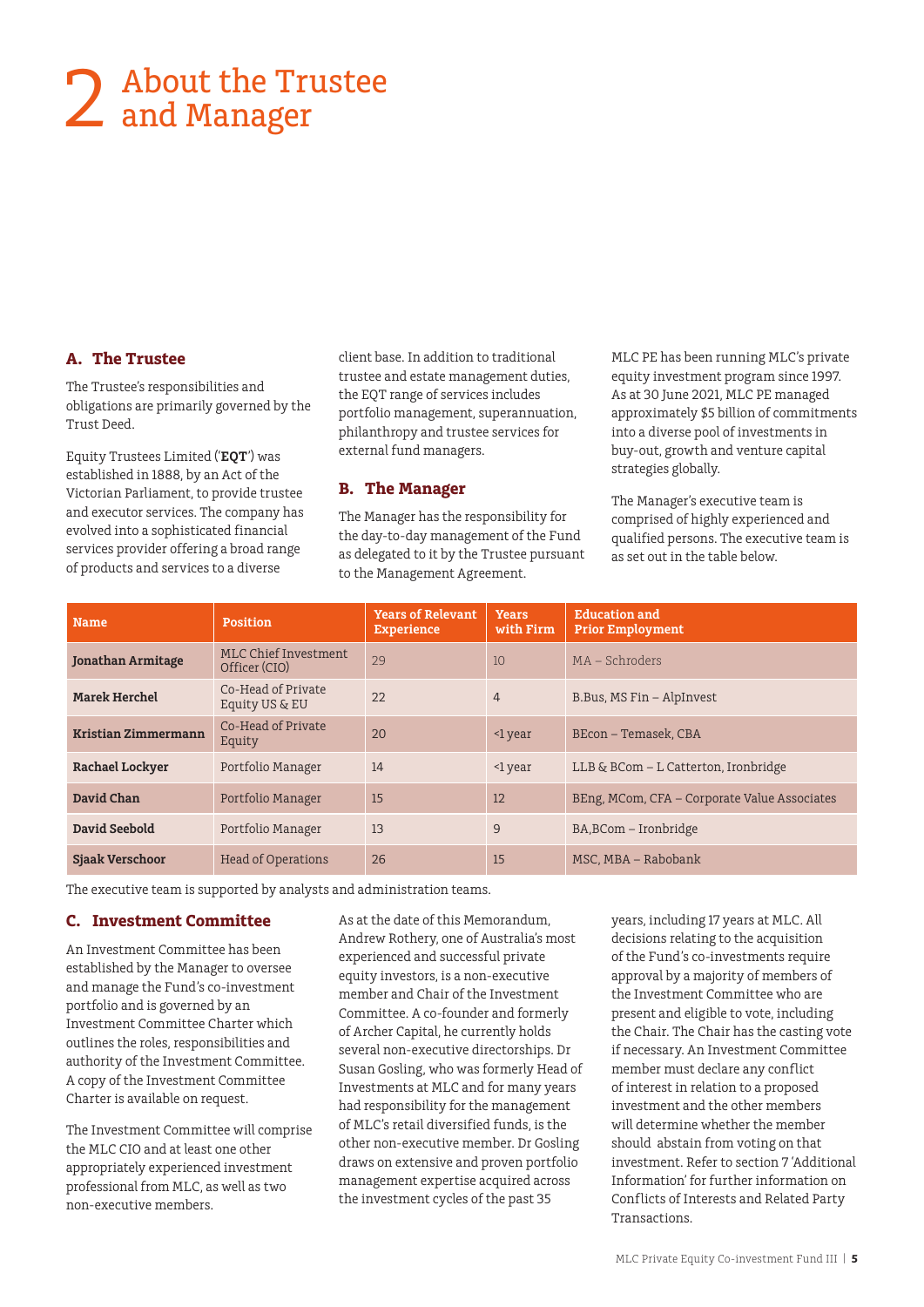# Investment 3 Investn

#### **A. Investment Objective**

The investment objective of the Fund is to generate 15% p.a. (pre-tax and post Management Fees, Performance Fees and expenses) IRR over the life of the Fund.**<sup>2</sup>**

#### **B. Investment Process**

The key steps of the Manager's investment process are outlined below:

| Step 1 | Existing manager relationships and networks generate<br>deal opportunities              |
|--------|-----------------------------------------------------------------------------------------|
|        |                                                                                         |
| Step 2 | Preliminary screening                                                                   |
|        |                                                                                         |
| Step 3 | Peer screening by senior investment team                                                |
|        |                                                                                         |
| Step 4 | Commercial due diligence and investment proposal                                        |
|        |                                                                                         |
| Step 5 | Peer review and approval. Investment recommendation briefing<br>to Investment Committee |
|        |                                                                                         |
| Step 6 | Legal and tax review, and sign off                                                      |
|        |                                                                                         |
| Step 7 | Investment Committee approval                                                           |
|        |                                                                                         |
| Step 8 | Execution of transaction documents                                                      |
|        |                                                                                         |
| Step 9 | Monitoring and review                                                                   |

Once commercial due diligence has been completed to the Manager's satisfaction, the Manager will formally present the co-investment opportunity to the Investment Committee.

#### **C. Involvement with Co-investments**

Usually a consortium of investors, including the Fund and a GP, will be established in order to invest into a co-investment. The Manager will work with the GP, who will take the active role (not the Trustee nor Manager), utilising their expertise and industry contacts to assist the co-investment's board and management. These GPs may appoint directors to the co-investment's board and assist in the building, engagement and development of strong boards and/or executive management teams within the co-investments.

The Fund does not intend to have controlling positions in the Fund's investments.

#### **D. Exit Management**

The GP will be responsible for managing the exit process of co-investments and the Fund will normally exit the co-investment at the same time as the GP. Multiple potential exit alternatives will be considered before the Investment Committee decides to invest in a co-investment opportunity. Getting a good understanding and conviction in potential exit routes is one of the key considerations to invest. However, in extreme circumstances, the Manager may decide to exit the co-investment ahead of the GP (if possible).

**<sup>2</sup>** This is a target and may not be achieved.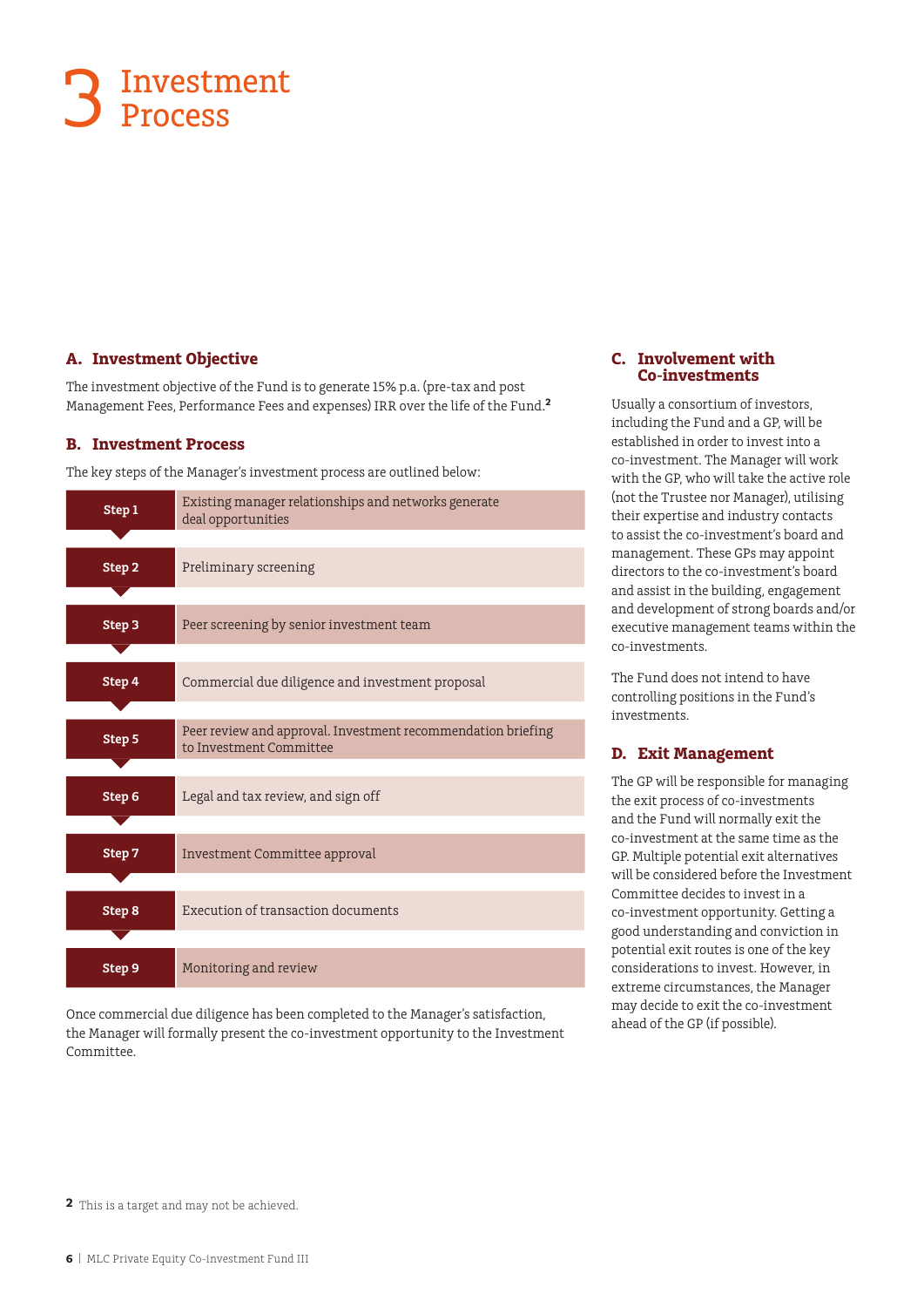# 4 Structure<br>of the Fund

The Fund is a closed end Australian unregistered wholesale unit trust governed by its Trust Deed. Equity Trustees Limited is the trustee of the Fund.

Where the deal size requires and having regard to the Fund's capacity to invest, the Manager may draw on its investor networks to co-invest alongside the Fund through a special purpose vehicle ("**SPV**"). The Trustee and Manager may make these opportunities available to any person in their discretion. The Trustee and Manager may be entitled to fees (including performance fees) from the SPV in relation to such co-investments alongside the Fund.

The Manager may establish other co-investment funds in the future. As part of the Manager's ongoing commitment to the Fund, it is the Manager's intention to not establish any new co-investment funds offered to External Investors with a similar investment plan as the Fund, until the earlier of the time when 70% of the Fund's Committed Capital has been invested or is committed to future investment or two years from the First Closing Date of the Fund.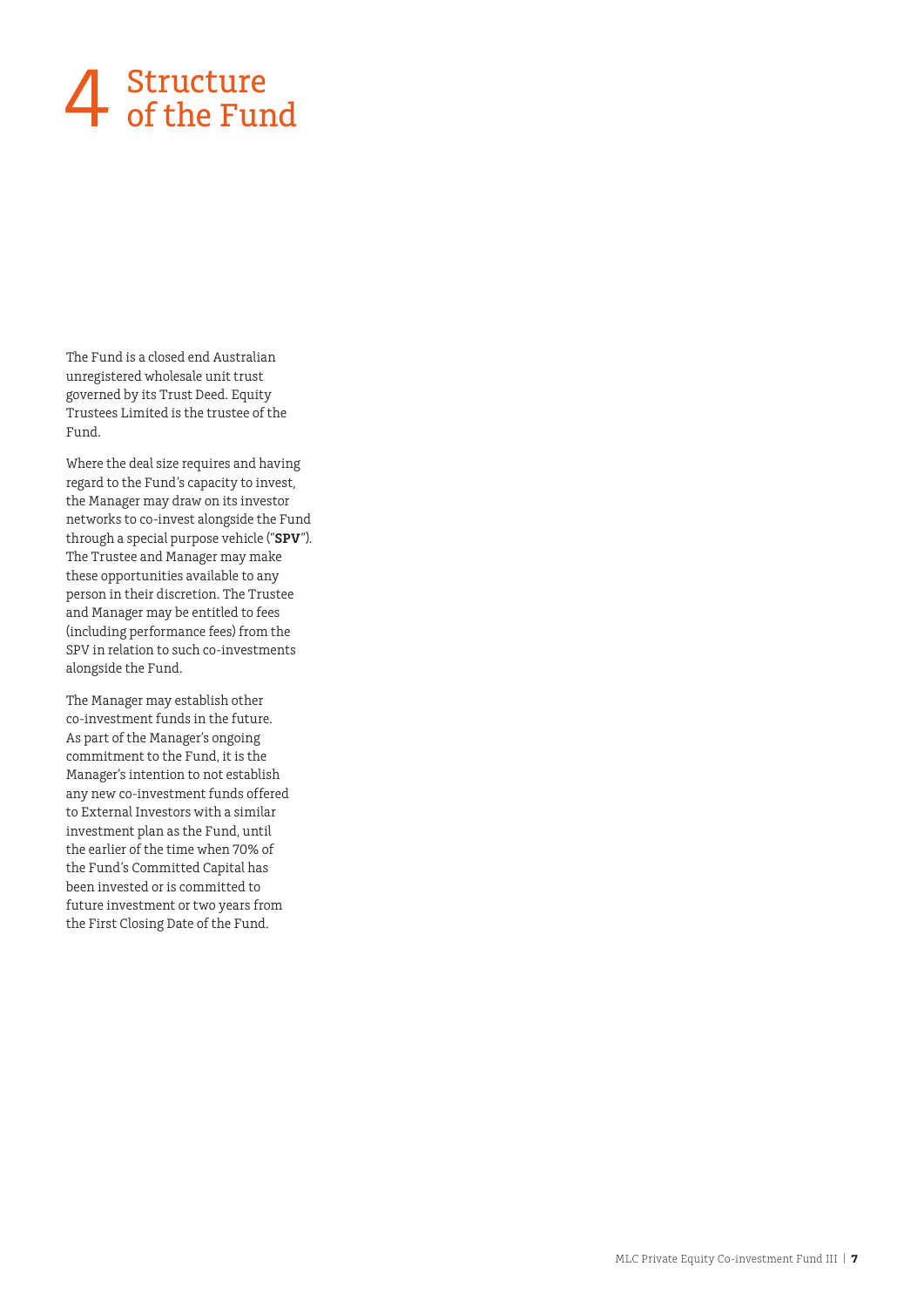# Key Features 5 Key Feature<br>5 of the Fund

*Set out below is a summary of key features of the Fund. Refer to the Trust Deed and Subscription Agreement for the complete terms which will supersede and prevail to the extent of inconsistencies with this Memorandum.*

| <b>The Fund</b>                                           | The MLC Private Equity Co-investment Fund III                                                                                                                                                                                                                                                                                                                                                                                                                                                                                                                                           |
|-----------------------------------------------------------|-----------------------------------------------------------------------------------------------------------------------------------------------------------------------------------------------------------------------------------------------------------------------------------------------------------------------------------------------------------------------------------------------------------------------------------------------------------------------------------------------------------------------------------------------------------------------------------------|
|                                                           | The Fund will target a portfolio of 20-30 global co-investments (being equity, debt or hybrid as part of<br>the financing structure of a company or portfolio of companies) made alongside leading private equity<br>GPs identified by MLC PE. This portfolio will aim to provide diversification across strategies, industries,<br>geographies, GPs and vintages. While high returns will be targeted, there will be an emphasis on risk<br>management based on a two stage screening process firstly through GP assessment and secondly through MLC<br>PE's co-investment assessment. |
| <b>Fund Investment</b><br>Objective                       | 15% p. a. (pre tax and post Management Fees, Performance Fee and expenses) IRR over the life of the Fund.<br>This is a target and may not be achieved.                                                                                                                                                                                                                                                                                                                                                                                                                                  |
| <b>Trustee</b>                                            | <b>Equity Trustees Limited</b>                                                                                                                                                                                                                                                                                                                                                                                                                                                                                                                                                          |
| <b>Manager</b>                                            | MLC Private Equity, a division of MLC Asset Management Pty Limited                                                                                                                                                                                                                                                                                                                                                                                                                                                                                                                      |
| <b>Investment parameters</b>                              | • No single investment to be greater than 15% of the total Fund Committed Capital.<br>· No more than 25% of the total Fund Committed Capital will be invested alongside any single GP.<br>• No more than 20% of the total Fund Committed Capital will be invested in emerging markets.<br>· No use of derivatives other than for currency hedging purposes or where the investment into private equity<br>is structured as a derivative (for example, an option or warrant).<br>• Any excess cash held by the Fund from time to time may be invested in short-term money markets.       |
| <b>Borrowings</b>                                         | The Fund may borrow for liquidity reasons, including facilitating the making of investments pending receipt<br>of Capital Contributions from Unitholders. The Manager will not cause the Fund to borrow amounts in excess<br>of 25% of the total Fund Committed Capital.                                                                                                                                                                                                                                                                                                                |
| Hedging                                                   | It is not expected that the Fund will actively hedge its foreign currency exposures. However, the Fund may<br>make use of foreign exchange hedging where the Manager considers it advantageous to reduce the effects<br>of currency movements on the investment returns of the Fund. This may include, but is not limited to,<br>entering into options, forward foreign exchange contracts and/or various derivative contracts to implement<br>a currency hedge.                                                                                                                        |
| Eligible<br><b>Unitholders</b>                            | The offer is open only to Wholesale Clients and if they are a New Zealand person, a New Zealand Wholesale<br>Investor.                                                                                                                                                                                                                                                                                                                                                                                                                                                                  |
| <b>Minimum Committed</b><br><b>Capital of Unitholders</b> | \$250,000 unless otherwise approved by the Trustee. Where the investor subscribes for Committed Capital of<br>less than \$500,000, the Trustee will require such investor to provide the relevant documentation supporting<br>their eligibility to otherwise invest as a Wholesale Client. In the case of a New Zealand investor, the investor<br>must provide the Trustee with the required documentation supporting their eligibility to otherwise invest as a<br>New Zealand Wholesale Investor, even if their investment exceeds \$500,000.                                         |
| <b>Investment Period</b>                                  | The Investment Period commences on the First Closing Date and expires on the fifth anniversary unless<br>otherwise extended on one or more occasions by a Special Resolution of Unitholders. No new investments<br>will be made following the expiry of the Investment Period, other than those scenarios referenced in the Calls<br>section below.                                                                                                                                                                                                                                     |
| <b>Termination Date for</b><br>the Fund                   | The date that is five years after the end of the Investment Period unless a) terminated earlier by the Trustee<br>or by special resolution pursuant to the Trust Deed; or b) extended by the Trustee in consultation with the<br>Manager for up to two consecutive one-year periods or by Special Resolution.                                                                                                                                                                                                                                                                           |
| <b>Target Fund Size</b>                                   | \$250 million although the Fund may proceed on a smaller amount and the Trustee may accept subscriptions in<br>excess of this amount in its absolute discretion.                                                                                                                                                                                                                                                                                                                                                                                                                        |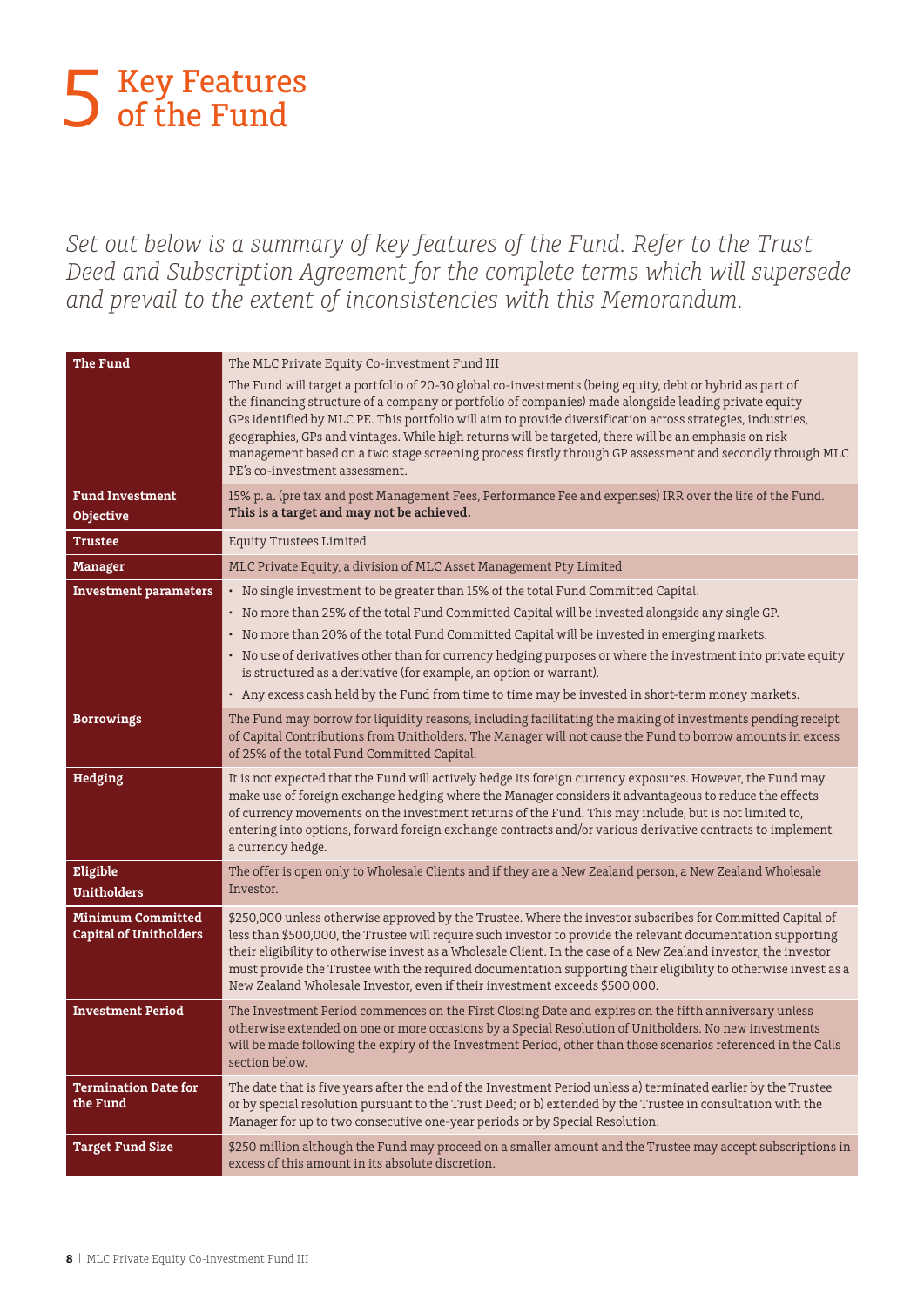| Capital structure                                            | Units that will be partly paid until called over the life of the Fund.                                                                                                                                                                                                                                                                                                                                                                                                                                                                                                                                                                                                                                                                                                                                                                                                                                                                                                                                                                                                                                                                                                 |  |  |
|--------------------------------------------------------------|------------------------------------------------------------------------------------------------------------------------------------------------------------------------------------------------------------------------------------------------------------------------------------------------------------------------------------------------------------------------------------------------------------------------------------------------------------------------------------------------------------------------------------------------------------------------------------------------------------------------------------------------------------------------------------------------------------------------------------------------------------------------------------------------------------------------------------------------------------------------------------------------------------------------------------------------------------------------------------------------------------------------------------------------------------------------------------------------------------------------------------------------------------------------|--|--|
| <b>First Closing Date</b>                                    | 17 November 2020.                                                                                                                                                                                                                                                                                                                                                                                                                                                                                                                                                                                                                                                                                                                                                                                                                                                                                                                                                                                                                                                                                                                                                      |  |  |
| <b>Final Closing Date</b>                                    | A date determined by the Manager which is not more than six months after the First Closing Date unless<br>extended for a further six months at the Manager's discretion.                                                                                                                                                                                                                                                                                                                                                                                                                                                                                                                                                                                                                                                                                                                                                                                                                                                                                                                                                                                               |  |  |
| <b>Management Fees</b>                                       | 1.50% p.a. of Invested Capital until termination of the Fund (plus GST). The Management Fees are payable to<br>the Manager.                                                                                                                                                                                                                                                                                                                                                                                                                                                                                                                                                                                                                                                                                                                                                                                                                                                                                                                                                                                                                                            |  |  |
| <b>Performance Fee</b>                                       | Up to 15% (plus GST) of returns, payable to the Manager as per the Distributions section below.                                                                                                                                                                                                                                                                                                                                                                                                                                                                                                                                                                                                                                                                                                                                                                                                                                                                                                                                                                                                                                                                        |  |  |
| <b>Trustee, Custodian &amp;</b><br><b>Administration Fee</b> | Expected to be approximately 0.10% p.a of Fund Committed Capital.                                                                                                                                                                                                                                                                                                                                                                                                                                                                                                                                                                                                                                                                                                                                                                                                                                                                                                                                                                                                                                                                                                      |  |  |
| <b>Maximum</b><br><b>Establishment Costs</b>                 | The greater of \$400,000 or 0.30% (plus GST) of the total Fund Committed Capital. Any Establishment Costs,<br>including costs incurred by the Trustee or the Manager in establishing and promoting the Fund, in excess of<br>the Maximum Establishment Costs will be paid for by the Manager.                                                                                                                                                                                                                                                                                                                                                                                                                                                                                                                                                                                                                                                                                                                                                                                                                                                                          |  |  |
| <b>Ongoing Operational</b><br>Costs                          | All expenses and other outgoings (other than Overhead Costs as defined in the Trust Deed and Establishment<br>Costs in excess of the amount above) incurred by the Trustee or Manager in the proper performance of their<br>duties are payable or reimbursable from the Fund. These costs may include, but are not limited to, the Trustee's<br>fees, custodian fees, administration fees, legal fees and other costs and expenses with respect to due diligence<br>on the co-investments.                                                                                                                                                                                                                                                                                                                                                                                                                                                                                                                                                                                                                                                                             |  |  |
| <b>Distributions</b>                                         | Distributions from the Fund may be made at any time as income and/or capital becomes available from the<br>Fund's investments. Distributions will be made pro rata to Unitholders' Capital Contributions in the following<br>order of priority:<br>100% to Unitholders until they have each received the actual amount of Committed Capital they have paid to<br>the Fund (the "Drawn Down Amount") plus a return representing an IRR of 8% p.a. on their respective Drawn<br>Down Amount (the "Preferred Return"):<br>1. 100% to Unitholders until they have each received the actual amount of Committed Capital they have paid<br>to the Fund (the "Drawn Down Amount") plus a return representing an IRR of 8% p.a. on their respective<br>Drawn Down Amount (the "Preferred Return");<br>2. Secondly, 50% to Unitholders (considered together) and 50% to the Manager as a Performance Fee until the<br>Manager has received 15% of the sum of the aggregate Preferred Return of Unitholders and the amounts paid<br>under this second step;<br>3. Thereafter:<br>a. 85% to Unitholders (considered together); and<br>b. 15% to the Manager as a Performance Fee. |  |  |
| Distributions in-specie                                      | No distributions of Fund property other than cash and tax credits.                                                                                                                                                                                                                                                                                                                                                                                                                                                                                                                                                                                                                                                                                                                                                                                                                                                                                                                                                                                                                                                                                                     |  |  |
| <b>Fee Clawback</b>                                          | On termination of the Fund or removal of the Manager or a redraw, the Manager must cause the refund of<br>the excess (if any) of the Management Fees, and Performance Fee that it has received, having regard to the<br>investment performance of the Fund since the First Closing Date.                                                                                                                                                                                                                                                                                                                                                                                                                                                                                                                                                                                                                                                                                                                                                                                                                                                                               |  |  |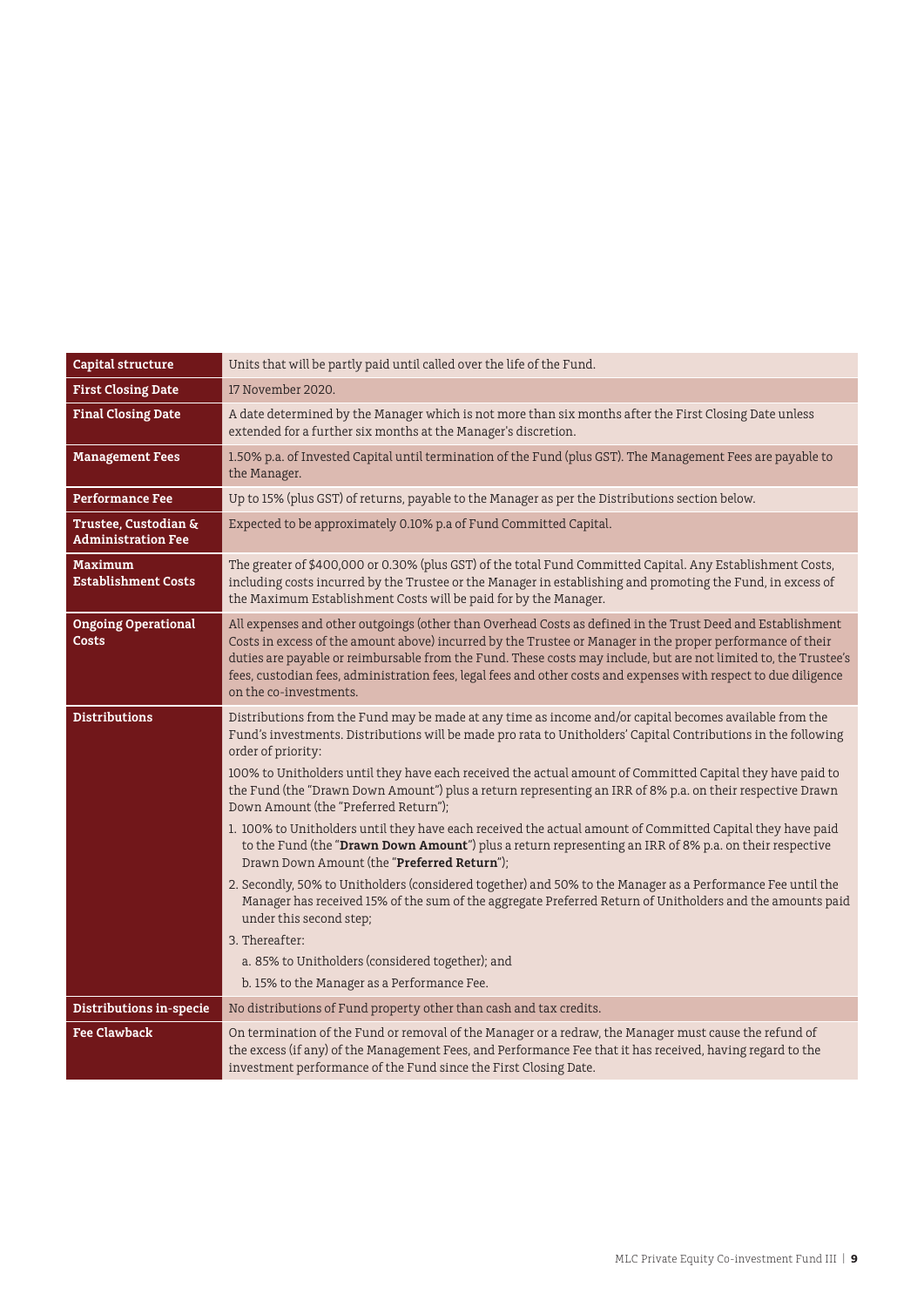## Key Features of the Fund continued

| Calls                         | The first call of 10% of a Unitholder's total Committed Capital is payable within 10 Business Days of the First<br>Closing Date.                                                                                                                                                                                                                                                                                                                                                                                                                                                                                                                                                                                                                                                                                                             |
|-------------------------------|----------------------------------------------------------------------------------------------------------------------------------------------------------------------------------------------------------------------------------------------------------------------------------------------------------------------------------------------------------------------------------------------------------------------------------------------------------------------------------------------------------------------------------------------------------------------------------------------------------------------------------------------------------------------------------------------------------------------------------------------------------------------------------------------------------------------------------------------|
|                               | If an application is made between the First Closing Date and on or before the Final Closing Date, the first call<br>of 10% of a Unitholder's total Committed Capital is payable within 10 Business Days upon notice from the<br>Manager. Such notice from the Manager will be given to the Unitholder after the Unitholder's application has<br>been processed.                                                                                                                                                                                                                                                                                                                                                                                                                                                                              |
|                               | For further information on applications made after the First Closing Date see the Late Capital section below.                                                                                                                                                                                                                                                                                                                                                                                                                                                                                                                                                                                                                                                                                                                                |
|                               | Subsequent calls payable at the Manager's request will usually coincide with the Trustee's obligation to meet<br>calls by the GP's of the underlying co-investments. The Manager will give Unitholders at least 10 Business<br>Days' notice of each instalment. Each instalment will specify the amount of the call and the due date for<br>payment. All Unitholders must pay up to the same proportion of their Committed Capital at any given time.<br>Any Unitholder that fails to meet any calls on their Committed Capital will be subject to the consequences<br>detailed in the Trust Deed and as noted in the Defaults section below. The Manager expects to call most of the<br>Committed Capital before the end of the Investment Period, except it may also make calls after the Investment<br>Period in the following scenarios: |
|                               | • making an investment approved by the Trustee or Manager before, and made within six months after, the<br>end of the Investment Period;                                                                                                                                                                                                                                                                                                                                                                                                                                                                                                                                                                                                                                                                                                     |
|                               | • making an investment that the Fund already has an actual or contingent contractually binding obligation to<br>make prior to the end of the Investment Period or of which the Trustee or Manager reasonably determines<br>that the Fund or the Trustee may incur a liability if the investment does not proceed;                                                                                                                                                                                                                                                                                                                                                                                                                                                                                                                            |
|                               | • making an investment which has been approved by Special Resolution;                                                                                                                                                                                                                                                                                                                                                                                                                                                                                                                                                                                                                                                                                                                                                                        |
|                               | • making additional investments in existing Fund investments;                                                                                                                                                                                                                                                                                                                                                                                                                                                                                                                                                                                                                                                                                                                                                                                |
|                               | • making liquidity investments for the purposes of investing funds pending their use for a purpose permitted<br>under the Trust Deed; and                                                                                                                                                                                                                                                                                                                                                                                                                                                                                                                                                                                                                                                                                                    |
|                               | • meeting an expense or liability of the Fund (including Management Fees and Performance Fees, and to<br>indemnify the Manager and the Trustee in accordance with the Trust Deed).                                                                                                                                                                                                                                                                                                                                                                                                                                                                                                                                                                                                                                                           |
| <b>Unitholders' Liability</b> | The total amount of capital that in aggregate will be called from a Unitholder to the Fund will not, subject to the<br>law and any redraws (see the Redraws section below), exceed that Unitholder's Committed Capital.                                                                                                                                                                                                                                                                                                                                                                                                                                                                                                                                                                                                                      |
| <b>Defaults</b>               | If a Unitholder becomes a defaulting Unitholder under the Trust Deed (for example, they fail to pay a call on<br>their Committed Capital or made a material misrepresentation in acquiring their Units), the Trustee may but is<br>not obligated to:                                                                                                                                                                                                                                                                                                                                                                                                                                                                                                                                                                                         |
|                               | • seek payment of the due amount plus interest at the Interest Rate, expenses and costs;                                                                                                                                                                                                                                                                                                                                                                                                                                                                                                                                                                                                                                                                                                                                                     |
|                               | • apply any amount payable from the Fund to the relevant Unitholder to the unpaid amount plus any accrued<br>interest, expenses and costs; and                                                                                                                                                                                                                                                                                                                                                                                                                                                                                                                                                                                                                                                                                               |
|                               | • forfeit and/or sell the Unitholder's Units, under the power of attorney pursuant to the Trust Deed.                                                                                                                                                                                                                                                                                                                                                                                                                                                                                                                                                                                                                                                                                                                                        |
|                               | Rights attaching to the Units of a defaulting Unitholder will be suspended while the Unitholder continues to<br>be a defaulting Unitholder. This includes when a Unitholder fails to pay a call on its Committed Capital.<br>Such Unitholder will no longer be in default when payment of the outstanding call, plus any outstanding<br>interest, expenses and costs is made.                                                                                                                                                                                                                                                                                                                                                                                                                                                                |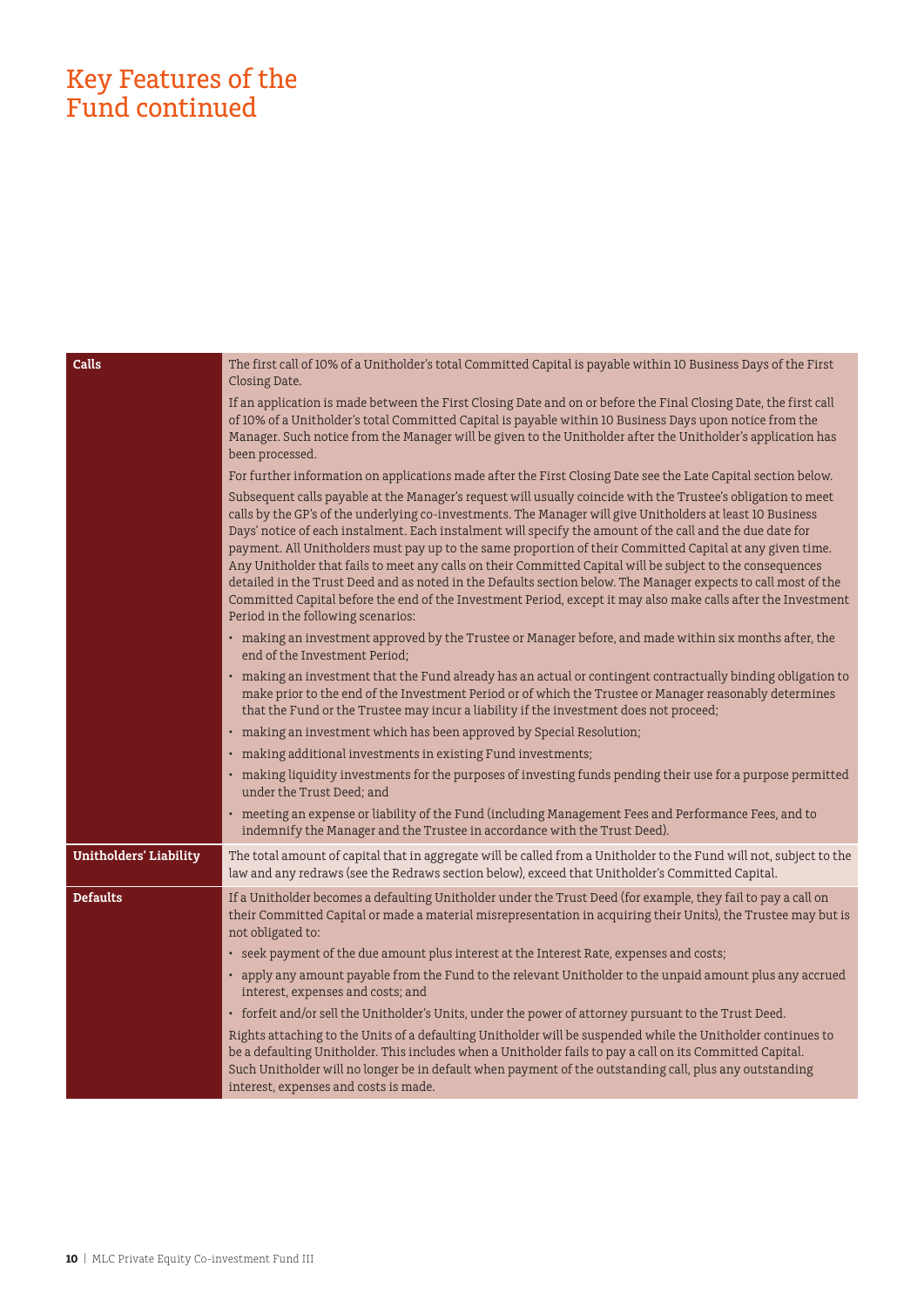| Compulsory Withdrawal                        | The Trustee may, in its absolute discretion and at any time, upon notice to a Unitholder compulsorily withdraw<br>or forfeit all or a portion of the Units held by that Unitholder including where the Trustee reasonably believes:                                                                                                                                                                                                                                                                                                                                               |
|----------------------------------------------|-----------------------------------------------------------------------------------------------------------------------------------------------------------------------------------------------------------------------------------------------------------------------------------------------------------------------------------------------------------------------------------------------------------------------------------------------------------------------------------------------------------------------------------------------------------------------------------|
|                                              | • Units are held in breach of the Investment Documents which has a materially adverse effect on the Trustee,<br>the Manager, the Fund or any Unitholder;                                                                                                                                                                                                                                                                                                                                                                                                                          |
|                                              | Units are held in circumstances which have or will result in a violation of an applicable law or regulation<br>$\bullet$<br>(including by the Fund, Trustee, Manager or a Unitholder), or subject the Fund, Trustee, Manager, or<br>Unitholders to taxation or otherwise adversely affect them in any material respect;                                                                                                                                                                                                                                                           |
|                                              | • the Unitholder made a material misrepresentation in acquiring its Units;                                                                                                                                                                                                                                                                                                                                                                                                                                                                                                        |
|                                              | • the Unitholder fails to comply with the reasonable request of the Trustee which results, or may result, in the<br>Trustee or the Fund breaching an applicable law; or                                                                                                                                                                                                                                                                                                                                                                                                           |
|                                              | • the Units are required to satisfy the entitlement for the Trustee to be indemnified by the Unitholder in<br>connection with the operation of the "attribution managed investment trust" ("AMIT") regime.                                                                                                                                                                                                                                                                                                                                                                        |
|                                              | The Fund may charge a Unitholder any legal, accounting, administrative or other amounts associated with a<br>compulsory withdrawal.                                                                                                                                                                                                                                                                                                                                                                                                                                               |
| <b>Late Capital</b>                          | Unitholders admitted after the First Closing Date will contribute an amount equivalent to the proportion of<br>their Committed Capital that they would have paid had they been admitted on the First Closing Date plus an<br>amount equal to such called capital multiplied by the Interest Rate, applied from the date the payment would<br>have been payable until the later Closing Date. This amount is paid to the Fund.                                                                                                                                                     |
|                                              | Unitholders who subscribed after the First Closing Date will upon their admission to the Fund also bear a<br>proportionate share of any of the Fund's costs and fees that would have been incurred by them if admitted<br>on the First Closing Date including the Management Fees and any ongoing costs and fees that the Unitholder<br>would have borne had they been admitted on the First Closing Date instead of the later Closing Date.<br>The Management Fee is paid to the Manager. These measures are intended to provide for all Unitholders to<br>be treated equitably. |
| <b>Re-investment and</b><br><b>Recycling</b> | In general, during the Investment Period, an amount not greater than the cost of any realised investments may<br>be either:                                                                                                                                                                                                                                                                                                                                                                                                                                                       |
|                                              | • retained by the Trustee and used to make or contribute to another investment in accordance with the Trust<br>Deed; or                                                                                                                                                                                                                                                                                                                                                                                                                                                           |
|                                              | · distributed to Unitholders and the Trustee may later call all or any portion of such amounts distributed<br>to be used to make or contribute to another investment in accordance with the Trust Deed. Such amounts<br>distributed to Unitholders will proportionately decrease the paid up portion of their Committed Capital.                                                                                                                                                                                                                                                  |
|                                              | Amounts realised from an investment (either during or after the Investment Period) and not distributed may<br>also be applied on a pro rata basis to increase the Unitholders paid up proportion of their Committed Capital.                                                                                                                                                                                                                                                                                                                                                      |
| Redraws                                      | The Trustee, in accordance with the Trust Deed, may by notice redraw from Unitholders on a pro rata basis up<br>to 35% of the total distributions which Unitholders have received from the Fund and where an investment of<br>the Fund requires such amounts to be repaid to it by the Fund. The Trustee may only redraw such amounts<br>within 3 years of the date on which those amounts were distributed to Unitholders. If a Unitholder fails to pay<br>those amounts in accordance with the Trust Deed, that Unitholder may be treated as a defaulting Unitholder.           |
| <b>Valuations</b>                            | The Fund's investments will generally be valued quarterly in accordance with the International Private Equity<br>and Venture Capital Valuation Guidelines and International Accounting Standards.                                                                                                                                                                                                                                                                                                                                                                                 |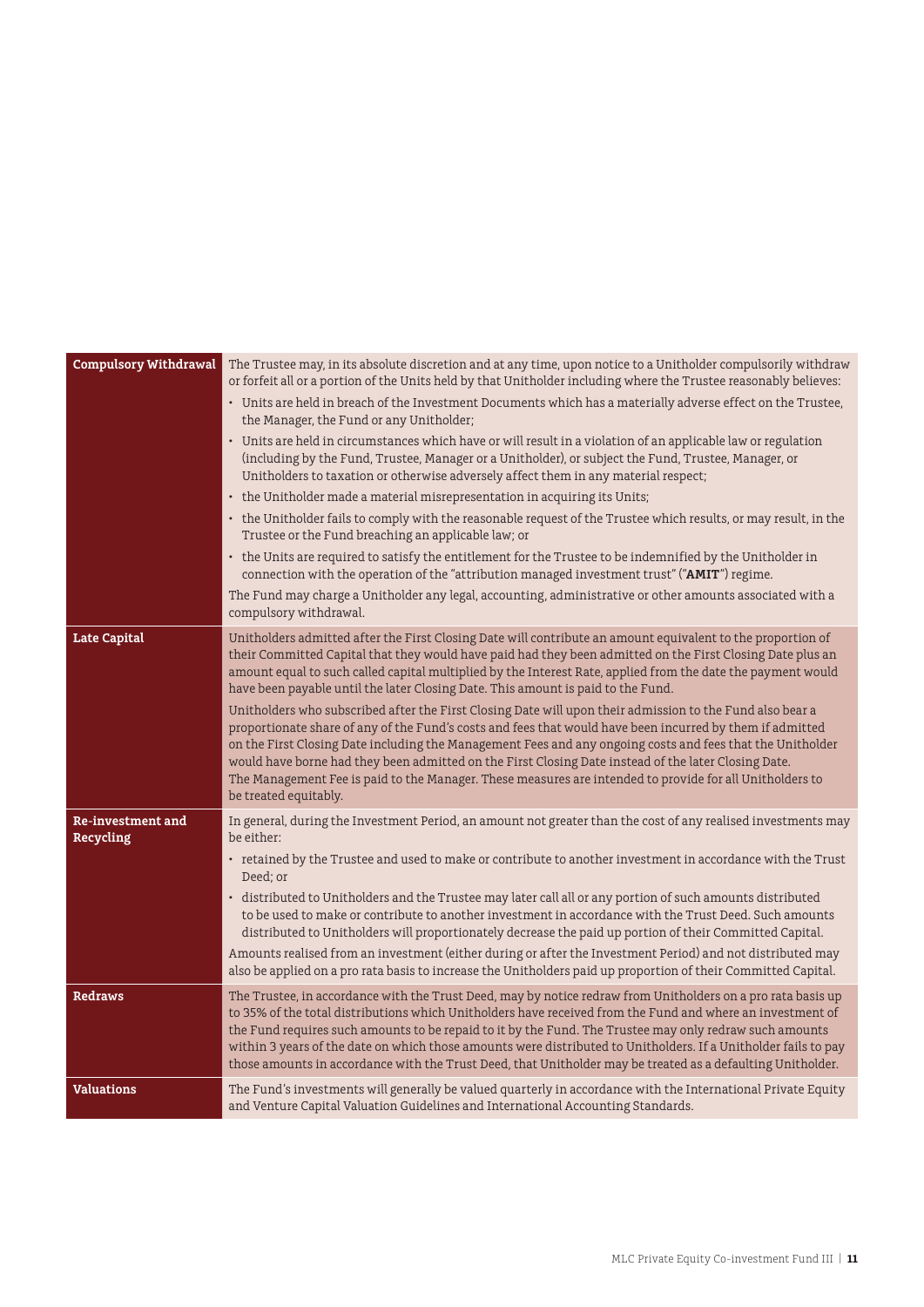## Key Features of the Fund continued

| <b>Reports</b>                                                                                                |                                                                                                                                                                                                                                                                                                   |
|---------------------------------------------------------------------------------------------------------------|---------------------------------------------------------------------------------------------------------------------------------------------------------------------------------------------------------------------------------------------------------------------------------------------------|
| <b>Accounts for the</b><br>Financial Year which<br>have been audited by the<br>Auditor.                       | Within 120 days after the end of the Financial Year.                                                                                                                                                                                                                                              |
| Quarterly report about<br>the general performance<br>of the Fund and its<br>activities.                       | The first quarterly report will be sent to each Unitholder within 30 days of the end of the first quarter after the<br>first investment has been made by the Fund and thereafter within 30 days after the end of each quarter.                                                                    |
| Unaudited statement of<br>the monthly net asset<br>value of the Fund at<br>the end of the specified<br>month. | Within 30 days after each month.                                                                                                                                                                                                                                                                  |
| <b>Transfer of Units</b>                                                                                      | A Unitholder may only transfer their Units with the consent of the Trustee and the Manager which may be<br>withheld in their absolute discretion and in accordance with the Trust Deed.                                                                                                           |
| <b>Termination of</b>                                                                                         | The Trustee or Manager (as applicable) must retire if;                                                                                                                                                                                                                                            |
| <b>Manager and Trustee</b>                                                                                    | · directed to retire by an Ordinary Resolution where an insolvency event occurs in respect of either of them;                                                                                                                                                                                     |
|                                                                                                               | • they are required to do so by law or under any applicable law of Australia and such is not rectified (if possible<br>to rectify) within 60 Business Days after such requirement occurring;                                                                                                      |
|                                                                                                               | • the Trustee or Manager continuing to act in its capacity as such is either prohibited or would result directly<br>in the Trustee, Manager or Trust incurring a material penalty and such is not rectified (if possible to rectify)<br>within 60 Business Days after such requirement occurring; |
|                                                                                                               | · directed to retire by an Ordinary Resolution provided that at least 60 days prior notice of the proposed<br>resolution is given to the Trustee or Manager (as applicable) and they are given the opportunity to address<br>Unitholders at the meeting at which the resolution is considered; or |
|                                                                                                               | • (in respect of the Manager) it ceases to carry on business as an investment manager.                                                                                                                                                                                                            |
|                                                                                                               | The Trustee may also terminate the Management Agreement with the Manager at any time:                                                                                                                                                                                                             |
|                                                                                                               | • by giving the Manager 60 days prior written notice; or                                                                                                                                                                                                                                          |
|                                                                                                               | • after providing notice to the Manager once the Trustee winds up its relationship with the Manager and<br>appoints a replacement manager in an orderly fashion in the best interest of Unitholders.                                                                                              |
| Custodian                                                                                                     | National Australia Bank Limited                                                                                                                                                                                                                                                                   |
| <b>Auditor</b>                                                                                                | Ernst & Young                                                                                                                                                                                                                                                                                     |
| <b>Australian Legal</b><br>advisers                                                                           | MinterEllison                                                                                                                                                                                                                                                                                     |
| <b>Australian Tax advisers</b>                                                                                | King & Wood Mallesons                                                                                                                                                                                                                                                                             |
| <b>Loan Facility provider</b>                                                                                 | Investec, subject to change at the Manager's discretion                                                                                                                                                                                                                                           |
|                                                                                                               |                                                                                                                                                                                                                                                                                                   |

Prospective Unitholders can obtain additional information about the Manager and the Fund, including the performance of the Manager, by contacting the Manager at the contact details set out in section 9 'Corporate Directory'.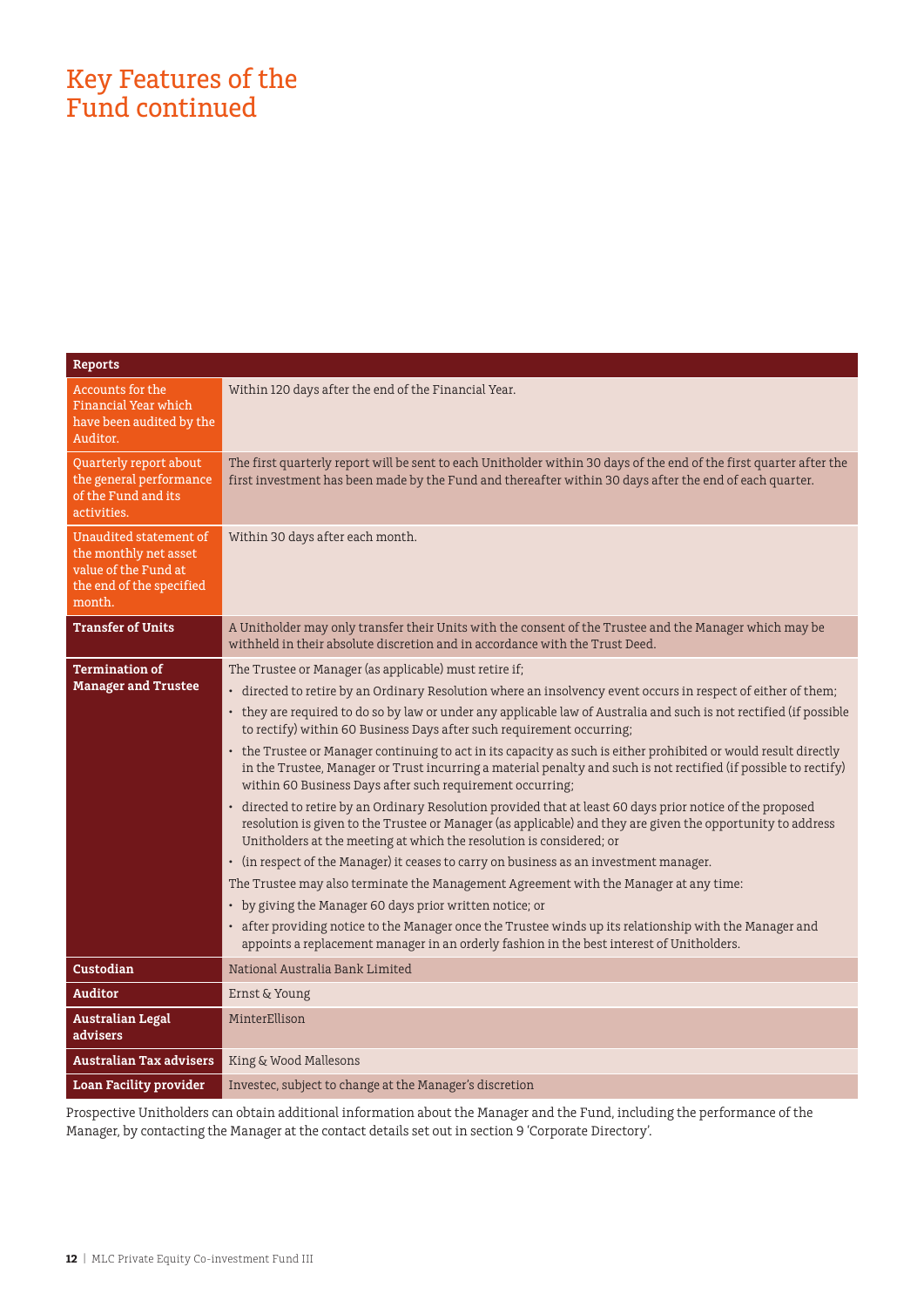

*Prospective Unitholders should consider there are risks associated with an investment in the Fund and Unitholders should rely on their own enquiries and assessments in relation to the Fund including but not limited to obtaining independent legal advice before investing.*

An investment in the Fund is speculative and entails a high degree of risk, including that the value of a Unitholder's investment could decline or be lost entirely. No guarantee or representation is made that the Fund or the Fund's investees will be successful or that their capital value will grow or be maintained. Investors should consider an investment in the Fund as supplemental to a balanced investment portfolio and should invest only if they are willing to undertake the risks involved and are able to sustain the loss of the capital invested in the Fund.

#### **Investment Performance**  The Trustee and Manager do not guarantee any level of return to Unitholders and the historic performance of investments managed by the Trustee and Manager or associate companies may not be repeated and cannot be relied upon in assessing the merits of the Fund or be taken as an indication of the future performance of the Fund. **Currency** The Fund's portfolio may hold investments priced in foreign currencies. These investments will be exposed to foreign exchange risk which can either positively or negatively impact the investment returns of the Fund. It is not expected that the Fund will actively hedge its foreign currency exposures. However, the Fund may make use of foreign exchange hedging where the Manager considers it advantageous to reduce the effects of currency movements on the investment returns of the Fund in which case foreign currency exposure will be hedged back into Australian dollars. If the terms, or the cost, of hedging are not considered acceptable then cash flows may remain unhedged from time to time. The Fund does not intend to implement hedging for New Zealand dollars and accordingly New Zealand investors will be exposed to currency movements against the New Zealand dollar which may affect their investment returns. **Investment Liquidity** An investment in the Fund is illiquid and committed for the long term and is unlikely to be redeemed during the life of the Fund (except in extreme circumstances or as otherwise determined by the Trustee). There is no, nor is there likely to be, any established secondary market for interests in the Fund. An investment in the Fund is therefore only appropriate for persons who do not have a need to liquidity in respect of any amounts invested in the Fund. **Restriction on Transfers** There is no public market for the Units and one is not expected to develop. A Unitholder may only transfer Units with the Trustee's and Manager's written consent, which consent may be given or withheld in their absolute discretion. **Compulsory Withdrawal** Units may be subject to compulsory withdrawal by the Trustee and Manager, for example, in the event of failure by Unitholders to meet a capital call. **Fund Liquidity** An investment by the Fund may not be listed on a financial market or if listed, may not be actively traded. There can be no assurance that the Fund will be able to realise an investment in a timely manner nor at a suitable price. The realisation of investments may be subject to a number of factors such as general economic conditions and private equity markets. **Fund Borrowings** The Fund may borrow for liquidity reasons, including facilitating the making of investments pending receipt of Capital Contributions from Unitholders. Borrowings involve a degree of financial risk and may increase the exposure of the Fund to factors such as rising interest rates, downturns in the economy or deterioration in the conditions of the assets underlying its investments. The availability of credit may be limited and borrowing costs may increase, in coming years. The assets of the Fund, including undrawn Committed Capital, may be, in whole or in part, offered as security for such borrowings. Lenders may also withdraw funding and require onerous borrowing covenants including the ability to call on Unitholders where the Fund is in default of certain obligations under any bridge facility. **Sourcing Investments** Sourcing of deals is a difficult and lengthy process and increasingly competitive. The Fund may not be able to fully invest its Committed Capital at acceptable prices. The Manager may face unfavourable or a low volume of deal flow which may affect its ability to implement the Fund's investment strategy. **Leverage** The Fund's portfolio may include companies which have significant debt in their capital structures. Underlying co-investments with a leveraged capital structure have increased exposure to rising interest rates, refinance risk, economic downturns and deteriorations in the financial performance of the company. Leverage may also exacerbate losses.

#### **Potential risks include the following:**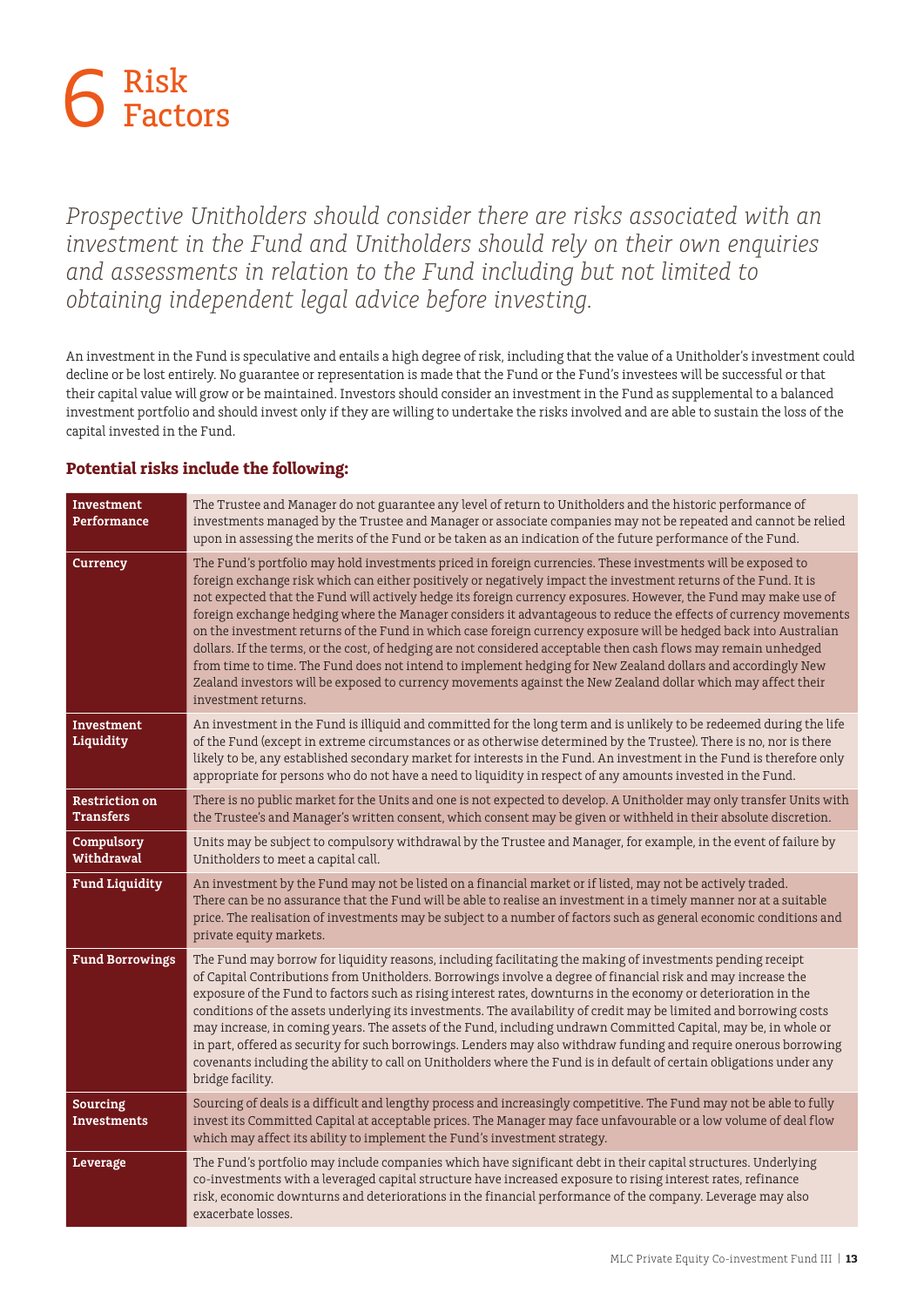## Risk Factors continued

| <b>Investment Risk</b>                                         | Investment returns of the Fund may be subject to economic variables (including interest rates, unemployment,<br>inflation and economic growth), market conditions, factors impacting particular investments and government<br>policy. These factors are generally beyond the control of the Trustee and Manager. One or more underlying<br>co-investments acquired by the Fund could suffer financial difficulties and/or fail (for example, due to the level of<br>debt they carry, the availability of debt financing and level of interest rates) leading to financial difficulties for the<br>Fund and/or a loss of capital to Unitholders. Follow on funding may be required that may dilute the Fund's interest<br>in an investment.                                              |
|----------------------------------------------------------------|-----------------------------------------------------------------------------------------------------------------------------------------------------------------------------------------------------------------------------------------------------------------------------------------------------------------------------------------------------------------------------------------------------------------------------------------------------------------------------------------------------------------------------------------------------------------------------------------------------------------------------------------------------------------------------------------------------------------------------------------------------------------------------------------|
| Co-investment<br><b>General Partner</b>                        | The implementation of the Fund's investment strategy is reliant on the Manager being able to source co-investment<br>opportunities with GPs. These GPs will often (but not always) take the lead role on the management of that<br>co-investment. The Fund (even if a majority investor) may have little say in the operation of that investment.<br>The Fund will therefore be reliant on the success of the GPs of the private equity funds the Fund co-invests alongside.<br>The GPs will not typically owe any obligation to manage the investment in the interests of the Fund or its Unitholders<br>and the GPs may have interests or objectives that are inconsistent with those of the Fund or its Unitholders.                                                                 |
| Co-investment<br><b>Positions</b>                              | Although the Fund generally will not have the right to participate in the day-to-day management, control or<br>operations of investments or the right to remove the GP, the Fund could be exposed to the risk of liability or<br>warranty claims in respect of the investment such as for environment damage, product defects, failure to supervise<br>management, violation of government regulations and other types of liability. See Redraw Risk below.                                                                                                                                                                                                                                                                                                                             |
| <b>Redraw Risk</b>                                             | The Manager may recall amounts distributed from the Fund to a Unitholder, up to 35% of the total distributions from<br>the Fund, where an investment of the Fund requires such amounts to be repaid to it by the Fund in order to meet<br>potential warranty claims or other similar events. Accordingly, Unitholders may need to reserve amounts distributed<br>by the Fund, which may affect their cash flow.                                                                                                                                                                                                                                                                                                                                                                         |
| <b>Transaction Fees</b><br>affecting the<br>Fund               | Transaction fees imposed by GPs on underlying co-investments may be substantial. If such fees are imposed, they<br>can detract from the profitability of the underlying investee company in which the Fund invests and this can result<br>in lower profits upon any disposition of an investment. In addition, any such transaction fees imposed by a GP may<br>be retained solely for the benefit of the GP and may not be shared with co-investors. The Manager will carry out due<br>diligence prior to making an investment, which will include consideration of such factors.                                                                                                                                                                                                      |
| <b>Counterparty risk</b>                                       | The Fund may transact with counterparties, for example in transactions undertaken to hedge adverse currency<br>exchange movements. Additionally, the Fund may be required to pay deposits and margins on derivatives to<br>its counterparties. In the event of a default by a counterparty, the Fund may be an unsecured creditor to that<br>person with respect to the deposits or margins and any unrealised profits held by the person, which may result in<br>substantial losses and delays in the repatriation (where possible) of the assets.<br>The Manager will, where practicable, typically seek counterparties and service providers who are reputable and<br>have a reasonable expectation of not defaulting (for example, low credit risk), although these risks cannot be |
| <b>Regulatory</b><br><b>Changes and</b><br><b>Restrictions</b> | eliminated entirely.<br>There is a possibility that adverse consequences may arise for the Fund or its investments because of amendments<br>to statutes and regulations as well as regulatory policy/action affecting the operations of the Fund or its investments<br>which may have a materially adverse effect on the investment objective of the Fund.                                                                                                                                                                                                                                                                                                                                                                                                                              |
|                                                                | Changes in government and monetary policy, taxation and other laws may all have an impact on underlying<br>co-investments or on the ultimate return achieved by Unitholders.                                                                                                                                                                                                                                                                                                                                                                                                                                                                                                                                                                                                            |
| Litigation                                                     | The Fund's investments may be subject to litigation or legal proceedings which may have an adverse effect on the<br>value of the investment and on its operations.                                                                                                                                                                                                                                                                                                                                                                                                                                                                                                                                                                                                                      |
| Due Diligence                                                  | There is a risk that the legal, financial and tax due diligence conducted on investments may not identify all issues<br>associated with the investment that may cause a loss to the Fund.                                                                                                                                                                                                                                                                                                                                                                                                                                                                                                                                                                                               |
| Limited<br><b>Warranties</b>                                   | An acquisition by the Fund may be undertaken on the basis of limited warranties and representations from the<br>vendor. If there are any future claims of damages or loss, the amount and scope of claims made by the Fund may be<br>affected by such limited warranties and representations.                                                                                                                                                                                                                                                                                                                                                                                                                                                                                           |
| <b>Performance Fee</b>                                         | The Performance Fee paid to the Manager is a performance based fee and therefore the Manager may pursue higher<br>return investments which have a higher risk of capital loss.                                                                                                                                                                                                                                                                                                                                                                                                                                                                                                                                                                                                          |
| <b>First and</b><br>Subsequent<br><b>Closes</b>                | Unitholders admitted at subsequent closings after the First Closing Date will participate in existing investments of<br>the Fund, diluting the interest of existing Unitholders. Dilution may not be fully offset by the premium payable at<br>subsequent closings.                                                                                                                                                                                                                                                                                                                                                                                                                                                                                                                     |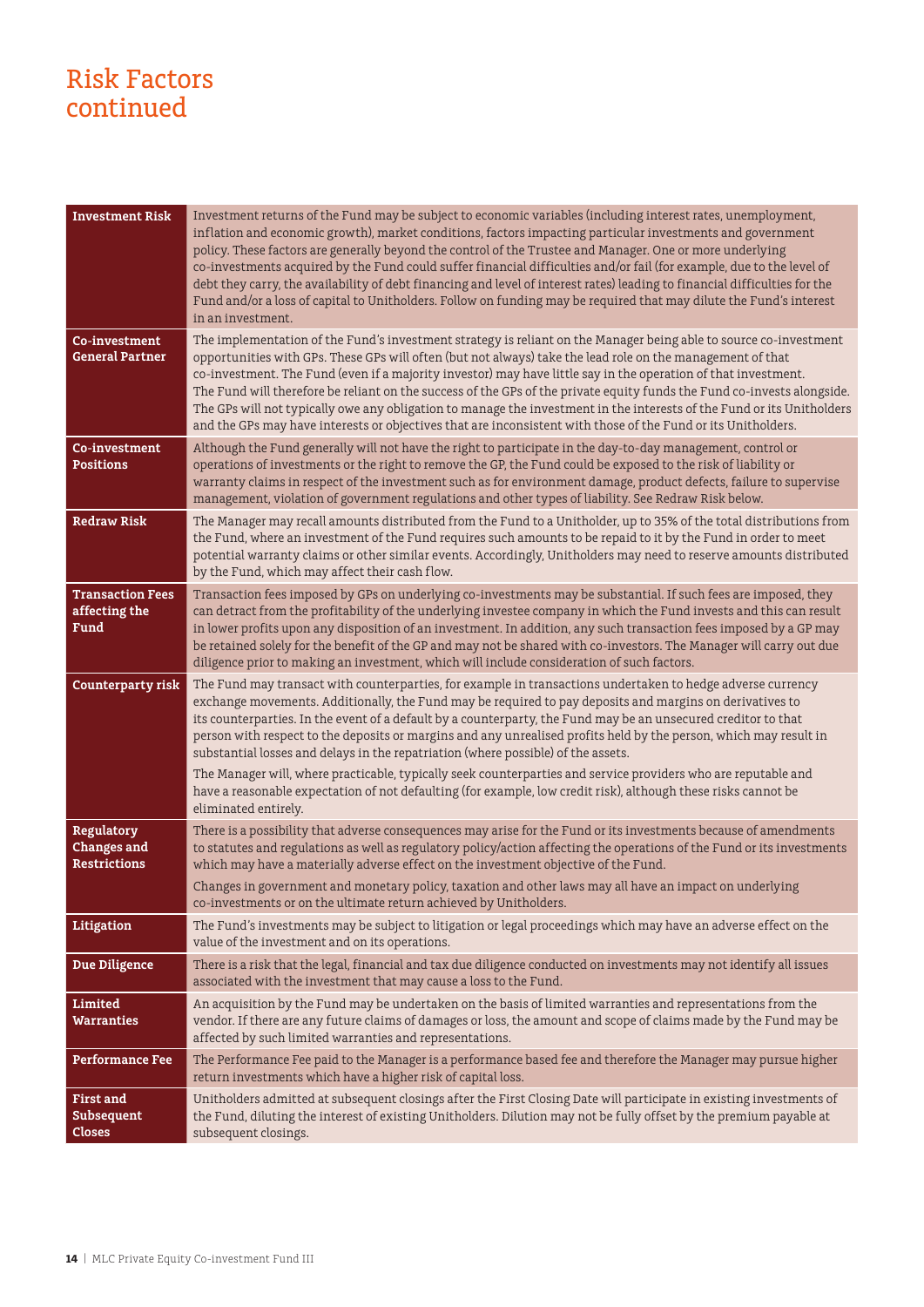| Capital calls           | Unitholders may default on capital calls due to, but not limited to, circumstances that affect the economy generally<br>or the Unitholder individually. If a Unitholder defaults, it may be subject to various remedies as provided in the<br>Investment Documents, including without limitation, forfeiture of its interest in the Fund. If a Unitholder fails to<br>fund any call on its Committed Capital when due, and the Committed Capital made by non-defaulting Unitholders<br>and borrowings by the Fund are inadequate to cover the defaulted capital contribution, the Fund may be unable to<br>pay its obligations when due. As a result, the Fund may be subjected to penalties that could materially and adversely<br>affect the returns to the Unitholders. |
|-------------------------|----------------------------------------------------------------------------------------------------------------------------------------------------------------------------------------------------------------------------------------------------------------------------------------------------------------------------------------------------------------------------------------------------------------------------------------------------------------------------------------------------------------------------------------------------------------------------------------------------------------------------------------------------------------------------------------------------------------------------------------------------------------------------|
| Co-investment<br>Risk   | The Fund will often co-invest with third parties. Possible risks of such investments include investor financial<br>difficulties, inconsistent interests or goals with the Fund, or the co-investor being in a position to take action<br>contrary to the Fund's investment objectives.                                                                                                                                                                                                                                                                                                                                                                                                                                                                                     |
|                         | The Fund will generally not have controlling positions in the Fund's investments, which may inhibit the ability of the<br>Manager to influence the investment.                                                                                                                                                                                                                                                                                                                                                                                                                                                                                                                                                                                                             |
| <b>Valuation</b>        | The investments of the Fund may be difficult to value and may not have readily ascertainable values. The payment<br>of fees, including to the Trustee and Manager, may occur on the basis of these valuations, which may in turn be based<br>on estimates and information from third parties which have not been verified by the Trustee or Manager.                                                                                                                                                                                                                                                                                                                                                                                                                       |
| <b>Taxation</b>         | Changes to tax laws, their interpretation or the practice of Australian governmental agencies responsible for<br>administering such tax laws could adversely affect the tax treatment of the Fund and an investment into the Fund<br>(including the tax treatment of the Fund's investments). Unitholders should obtain their own professional tax advice<br>in relation to an investment in the Fund. Refer to section 7 'Additional Information' for a summary of certain matters<br>regarding the taxation of the Fund and an investment in the Fund by certain Unitholders.                                                                                                                                                                                            |
| <b>Trustee Risk</b>     | The Trustee may be removed as the trustee of the Fund.                                                                                                                                                                                                                                                                                                                                                                                                                                                                                                                                                                                                                                                                                                                     |
| <b>Dilution Risk</b>    | The Fund's exposure to underlying investments may be diluted through circumstances often beyond the control<br>of the Trustee, Manager or GP. This may occur for example, when those investments require additional funding at a<br>lower price than the Fund paid for its investments. Investors investing into the Fund at various times may have an<br>accretive or dilutive effect on the Fund and Unitholders.                                                                                                                                                                                                                                                                                                                                                        |
| <b>Manager Risk</b>     | Unfavourable circumstances may affect the Manager's ability to invest the Committed Capital at acceptable prices.<br>The Manager may not be successful in implementing its investment strategy.                                                                                                                                                                                                                                                                                                                                                                                                                                                                                                                                                                            |
|                         | Further, there is a risk that personnel of the Manager may depart or the Manager may be removed as manager of the<br>Fund for a number of reasons. In the case a suitable successor manager is not appointed, the Fund could ultimately be<br>wound up.                                                                                                                                                                                                                                                                                                                                                                                                                                                                                                                    |
| Minority<br>investments | As the Fund intends to take minority positions (rather than controlling stakes), there is a risk that the shareholders<br>of an investee company and its management may make decisions that the Manager does not agree with and/or that<br>do not serve the Fund's interests.                                                                                                                                                                                                                                                                                                                                                                                                                                                                                              |
| <b>Key Person</b>       | The departure of skilled and key employees within the Manager's management may impact the ability of the<br>Manager to implement its investment strategy. The Manager may vary the executive team from time to time over the<br>life of the Fund without notice.                                                                                                                                                                                                                                                                                                                                                                                                                                                                                                           |
| Side letters            | The Manager may in accordance with the Investment Documents enter into other written agreements ("Side Letters")<br>with one or more Unitholders without the consent or approval of any other of the Unitholders. These Side Letters may<br>supplement the terms of the Investment Documents with respect to such Unitholder and may entitle a Unitholder to<br>make an investment in the Fund on terms that vary from those described herein in respect of certain matters.                                                                                                                                                                                                                                                                                               |
| Foreign                 | The Fund may be subject to risks such as:                                                                                                                                                                                                                                                                                                                                                                                                                                                                                                                                                                                                                                                                                                                                  |
| Investment              | · difficulties repatriating capital and income;                                                                                                                                                                                                                                                                                                                                                                                                                                                                                                                                                                                                                                                                                                                            |
|                         | · investor protection laws which provide less protection than under Australian laws;                                                                                                                                                                                                                                                                                                                                                                                                                                                                                                                                                                                                                                                                                       |
|                         | • the application of foreign tax laws which may impact on the returns of the Fund;<br>• potentially volatile economies, equity and credit markets; and                                                                                                                                                                                                                                                                                                                                                                                                                                                                                                                                                                                                                     |
|                         | • political instability.                                                                                                                                                                                                                                                                                                                                                                                                                                                                                                                                                                                                                                                                                                                                                   |
|                         |                                                                                                                                                                                                                                                                                                                                                                                                                                                                                                                                                                                                                                                                                                                                                                            |

**The above risks are not exhaustive of all risks of investing in the Fund. Potential investors should rely on their own enquires and assessments in relation to the Fund.**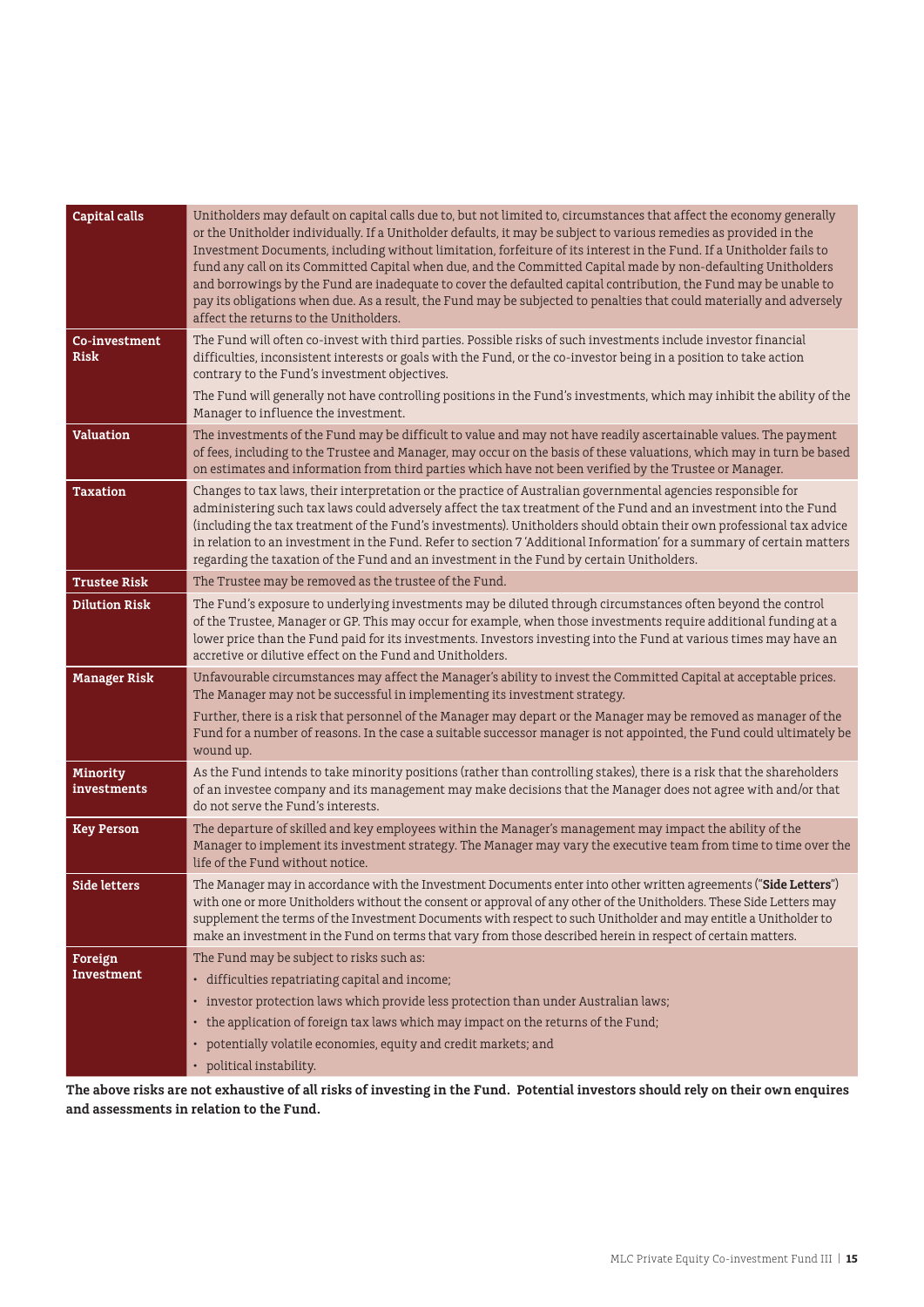# Additional 7 Additional<br>Information

#### **A. Privacy**

Unitholders should be aware that the Trustee, the Manager and/or the Custodian may collect, hold or use personal information in connection with an investment in the Fund. By signing the Subscription Agreement, Unitholders agree to any of the Trustee, the Manager and/or the Custodian collecting, holding and using their personal information to process their application, manage the Fund and provide services. This includes monitoring, auditing, evaluating, modelling data, dealing with complaints and answering queries. Without this personal information, it may be impossible to process a prospective Unitholder's application or provide an appropriate level of service.

Unitholders agree that their personal information may also be disclosed to members of each of the Trustee, Manager or Custodian's group of companies and to their agents and service providers (including any lenders to the Fund) on the basis that they deal with such personal information in accordance with the Trustee, Manager or Custodian's privacy policy. The Trustee, Manager or Custodian may also need to disclose personal information about Unitholders to government entities and regulators as required by law. The Trustee, Manager and the Custodian do not currently transfer Unitholders' personal information overseas (except in respect of New Zealand investors, where personal information may be sent to New Zealand investors, their advisers and/or agents). If Unitholders' personal information is transferred overseas in the future, Unitholders will be notified through an amendment to the privacy policy.

The Trustee, the Manager and/or the Custodian may use or disclose your personal information to let you know about products and services that they believe may be of interest to you, or with the Unitholders' consent. You can opt out at any time by emailing or calling us.

Under the Privacy Act 1988 (Cth) and the Australian Privacy Principles, Unitholders may request access to or seek a correction to personal information held by any of the Trustee, the Manager or the Custodian. Unitholders can contact the Trustee to make such a request, or to request a copy of the relevant entity's privacy policy. The privacy policy contains more information about the types of personal information collected, how it is handled and how Unitholders can request access to or seek a correction of their personal information, or lodge a complaint about the Trustee, Manager or Custodian's handling of personal information and how such a complaint will be handled.

#### **B. Anti-money laundering**

The Anti-Money Laundering and Counter-Terrorism Financing Act 2006 (**AML/CTF Act**) regulates financial services and transactions in a way that is designed to detect and prevent money laundering and terrorism financing. The AML/CTF Act is regulated by the Australian Transaction Reports and Analysis Centre (**AUSTRAC**).

Under the AML/CTF Act, the Trustee and the Custodian (the '**Entities**') are required to:

• verify a Unitholder's identity before providing services to the Unitholder and to re-identify the Unitholder if

they consider it necessary to do so; and

• where a Unitholder supplies documentation relating to the verification of their identity, keep a record of this documentation for seven years from the date the Fund is terminated.

The Entities have implemented a number of measures and controls to ensure they comply with their obligations under the law. These include carefully identifying and monitoring Unitholders.

As a result of the implementation of these measures and controls:

- transactions may be delayed, blocked, frozen or refused where necessary to comply with the AML/CTF Act;
- where transactions are delayed, blocked, frozen or refused the Entities are not liable for any loss suffered by Unitholders (including consequential loss) as a result of their compliance with the AML/CTF Act as it applies to the Fund; and
- an Entity may from time to time require additional information from Unitholders to assist it in this process.

The Entities have certain reporting obligations to AUSTRAC under the AML/CTF Act and are prevented from informing Unitholders that any such reporting has taken place.

None of the Entities or the Fund are liable for any loss Unitholders may suffer as a result of the Entities' compliance with the AML/CTF Act.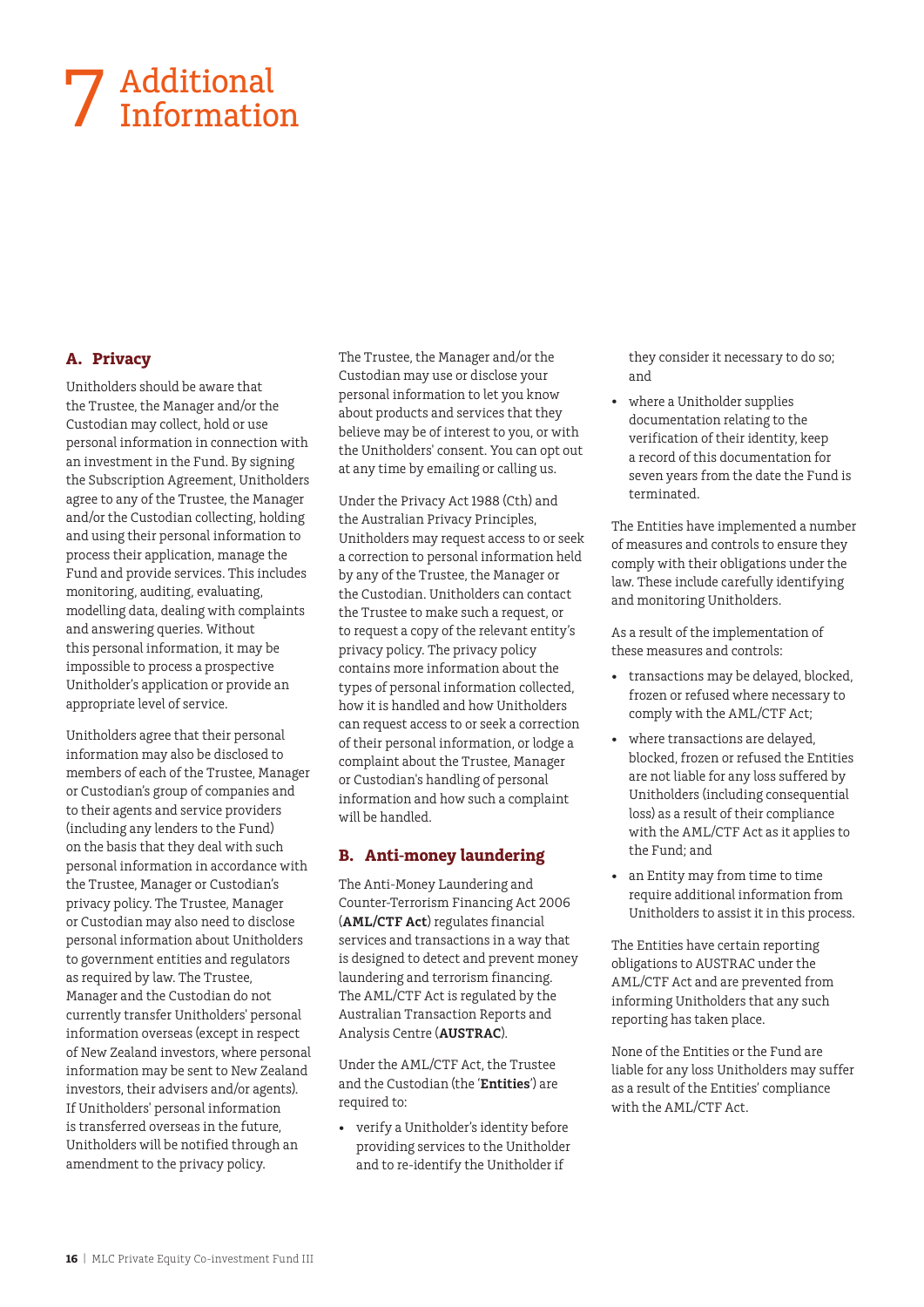#### **C. Conflict of Interest and Related Party Transactions of the Manager**

The Manager has adopted the IOOF Group Conflict of Interest Policy. The policy applies to the Manager, its officers and employees and outlines the principles the Manager adopts in the management of conflicts of interest. It is essential that all of the Manager's staff act in the best interests of unitholders at all times when exercising their duties and responsibilities and avoid or manage conflict situations.

Subject to the Corporations Act and the Trust Deed, the Manager and its employees, officers, advisers and associates may from time to time:

- act in various capacities (such as adviser, manager and responsible entity/trustee to another fund vehicle) in relation to, or be otherwise involved in (such as by way of investment), other business activities that may be aligned or in competition with the interests of Unitholders;
- deal with the Trustee and/or each other in relation to the Fund (such as the Fund acquiring investments from other funds managed by the Manager or in respect of which the Trustee acts as responsible entity or trustee) in which case the dealing will generally be on arms' length terms;
- invest in and deal in any capacity, with the same investments as that of the Fund, on similar or different terms;
- establish investment vehicles that may co-invest in the investments of the Fund; and/or
- recommend that investments be purchased or sold, on behalf of the Fund, regardless of whether at the same time it may buy, sell or recommend, in the same or in a contrary manner, the purchase or sale of identical investments in relation to itself or other clients.

#### Conflict of Interest and Related Party Transactions of the Trustee

Subject to the Corporations Act and the Trust Deed, the Trustee and its employees, officers, advisers and associates may from time to time:

- act in various capacities (such as responsible entity or trustee of another fund) in relation to other business activities that may be aligned or in competition with the interests of Unitholders;
- deal with the Manager and/or each other in relation to the Fund (such as the Fund acquiring investments from other funds in respect of which the Trustee acts as responsible entity or trustee or that are managed by the Manager) in which case the dealing will generally be on arms' length terms;
- invest in and deal in any capacity (for example, as responsible entity or trustee of another fund) with the same investments as that of the Fund, on similar or different terms; and
- establish investment vehicles that may co-invest in the investments of the Fund and/or act as trustee or responsible entity of such investment vehicles.

EQT has a conflicts of interest policy, a copy of which is available on request.

#### **D. Manager Deal Allocation Policy**

The Manager has a Co-investment Deal Allocation policy in place for allocating co-investment opportunities between its clients. The policy applies to the Manager, its officers and employees. The policy outlines the principles the Manager adopts in managing and allocating investment opportunities across all clients.

It is intended no client will be unfairly treated by the Manager in a co-investment deal allocation process and allocations will be transacted in a clear and transparent manner. At a high level, where a co-investment opportunity becomes available to the Manager, the Manager will allocate the opportunity to its clients according to whom the Manager considers is suited for that opportunity. Where an opportunity is equally suited to one or more clients of the Manager, the opportunity will generally be allocated pro rata to the total amount each client commits to invest in co-investments.

The Co-investment Deal Allocation policy is available on request.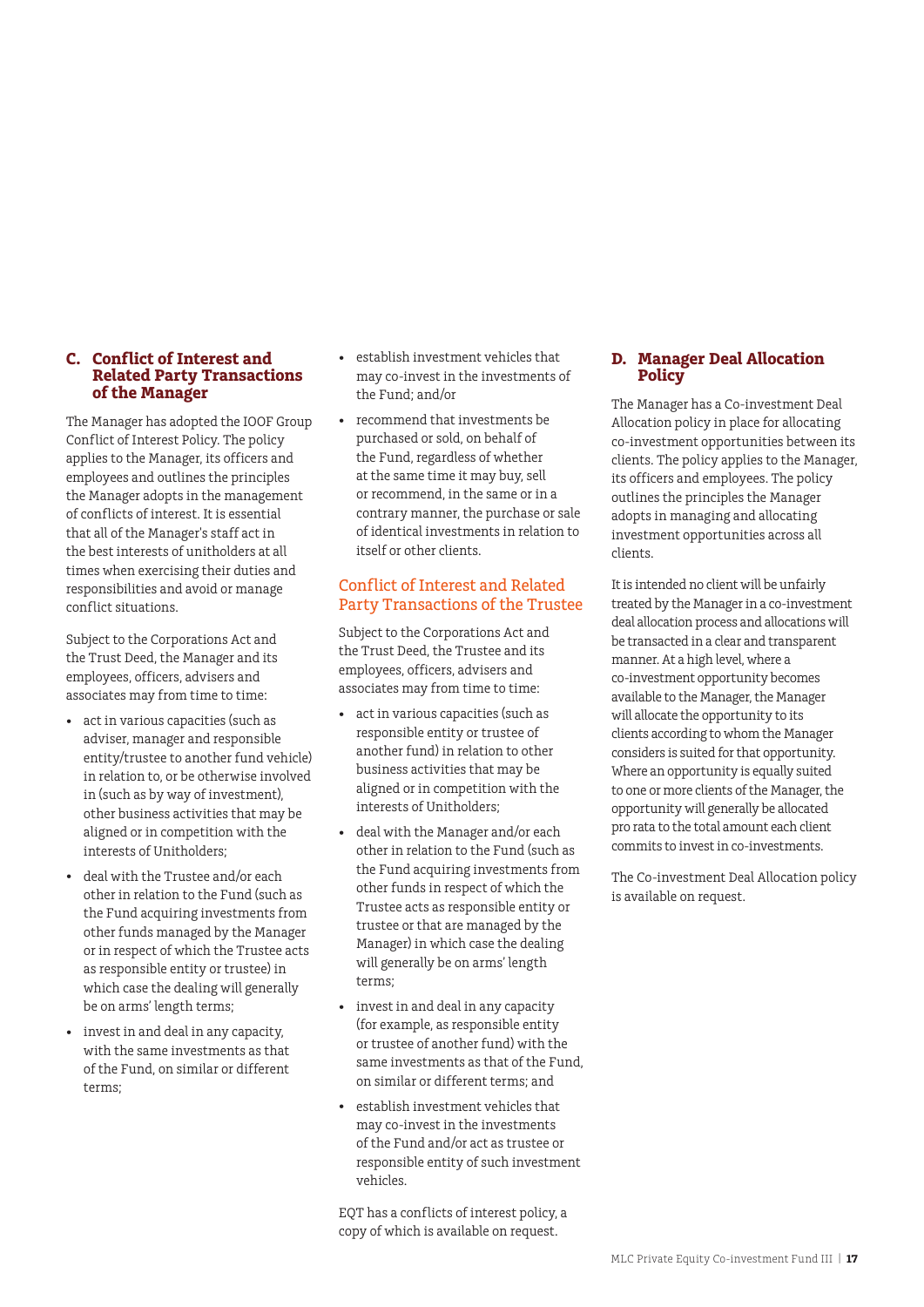## Additional Information continued

#### **E. The Trust Deed**

The Fund is governed by the Trust Deed. It binds the Trustee, the Manager and all Unitholders. A copy of the Trust Deed is available free of charge from the Trustee or the Manager on request. Its principal provisions include those dealing with:

- the duration of the Fund including termination;
- duties and obligations of the Trustee (and their delegation);
- the Trustee's powers, including the power to borrow;
- fees and recoverable expenses and the limitation of the Trustee and Managers liability and indemnification;
- Unitholder meetings;
- the calculation, entitlement to and distribution of income, including for tax purposes; and
- calculation of Unit prices and related mechanisms.

The Trustee can amend the Trust Deed at any time:

- if the amendments are not materially adverse to the rights of Unitholders;
- if the amendments are of a formal or technical nature;
- to correct a manifest error or inconsistency;
- to comply with the provisions of any law;
- to utilise or comply with the conditions for the operation of the AMIT Regime in relation to the Fund or to ensure there is an appropriate and equitable application of the powers and rights of the Trustee and members that arise under the AMIT Regime; or

• if the Trustee and Unitholders consent in writing to the change.

Otherwise the approval of Unitholders by Special Resolution must be obtained except if it relates to the entitlement or obligation of a Unitholder or Manager to fees, capital, Performance Fees or distributions (as the case may be), in which case the consent of the affected Unitholder is also required.

Subject to the Trust Deed, the Trustee is entitled to indemnification in full out of the assets of the Fund for any liability incurred by it in the proper performance of its duties or powers in respect of the Fund. It is not liable to Unitholders for any loss suffered in relation to the Fund, except where the loss is caused by the Trustee's fraud, dishonesty, gross negligence, wilful misconduct or material unremedied breach of an Investment Document.

#### **F. Australian Taxation**

This section F 'Australian Taxation' is a general summary of certain Australian tax implications associated with acquiring, holding and disposing of Units in the Fund. Unless otherwise expressly stated, it deals with Unitholders that invest directly into the Fund that are residents of (and only of) Australia for Australian tax purposes, that are the beneficial owners of their Units and that are assessed for Australian tax purposes on gains that arise on the disposal of their Units for Australian tax purposes exclusively under the Australian capital gains tax ("**CGT**") rules. It does not take into account the specific circumstances of each Unitholder or deal with certain types of Unitholders (including those who are custodians, who acquire, hold or dispose of Units in the course

of a business or who are subject to concessionary tax rules).

The summary is based on the Australian taxation law (as interpreted by the Australian courts) and the associated administrative practices of the Australian Taxation Office ("**ATO**") in each case as at the date of this Memorandum, each of which may be subject to change (possibly with retrospective effect).

Prospective Unitholders should not rely on this summary, but should seek their own professional taxation advice that takes into account their particular circumstances before making any investment or other decision in relation to the Unite

#### AMIT regime

The Trustee may be eligible to, and if eligible may, elect into the attribution managed investment trust ("**AMIT**") regime. The Trustee currently intends to elect into the AMIT regime subject to determining which income year such election will take effect.

Where the AMIT regime applies to the Fund for an income year, the Trustee will broadly be able to attribute the components of the net income of the Fund to Unitholders (which should generally retain their character in the hands of the Unitholder) on a fair and reasonable basis in accordance with the terms of the Trust Deed (without the need to satisfy the complex "present entitlement" rules). Certain other rules may also apply to the Fund and the Units (some of which are summarised below), including that the Fund will be treated as a fixed trust for tax purposes, which may provide further certainty for the Fund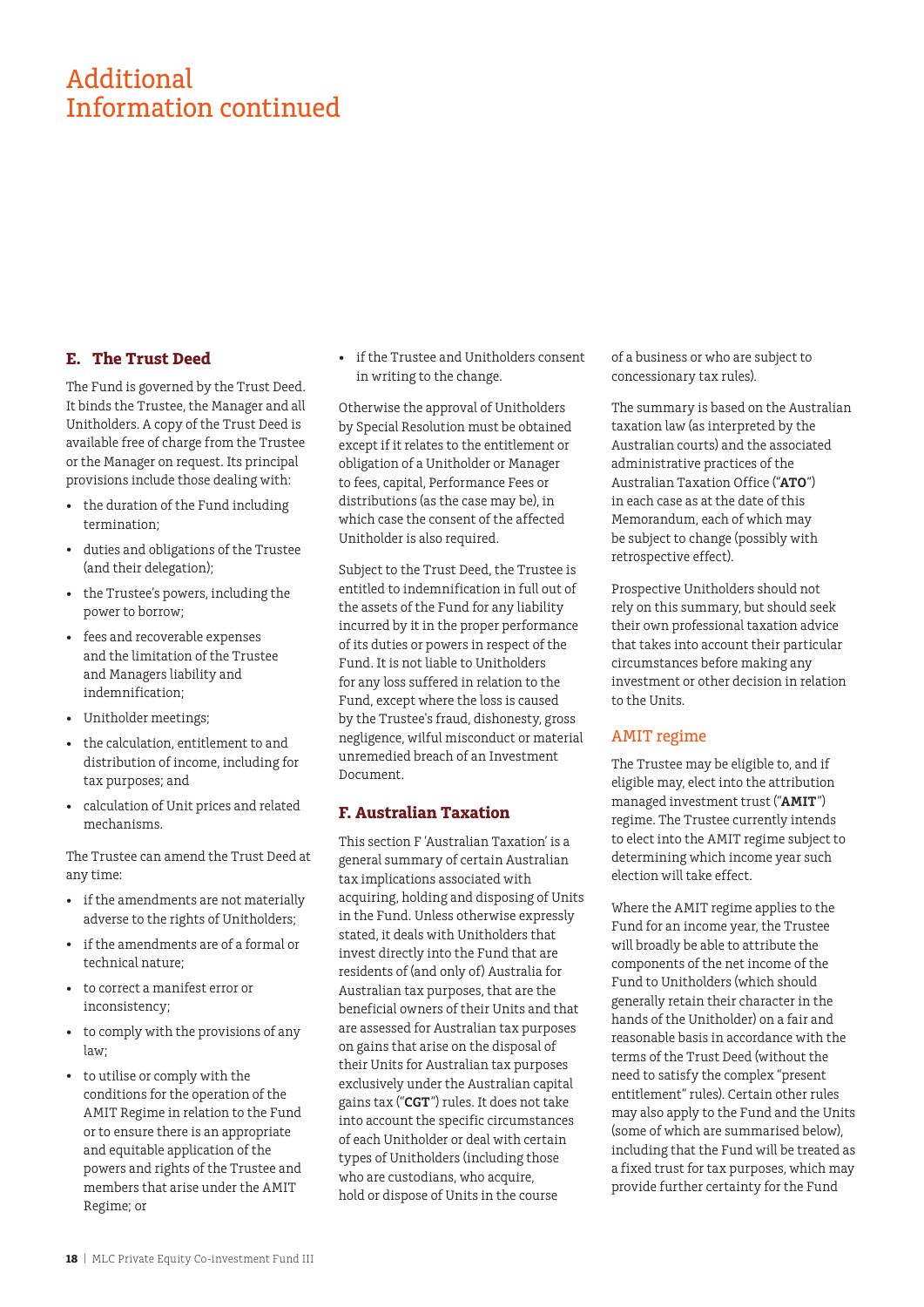in respect of certain tax characteristics such as the ability to distribute franking credits and carry forward tax losses.

#### Taxation of the Fund

On the basis that the Unitholders are presently entitled to the income of the Fund each income year (or, if the AMIT regime applies for the income year, all of the net income of the Fund is attributed to Unitholders in the income year), the Trustee expects that the net income from the Fund will not be assessable at the Fund level.

#### **Disposal of investments by the Fund**

The disposal or redemption of investments by the Fund may result in net income for the Fund. Generally, an amount of income or gain derived from the disposal of investments by the Fund will also be included in the Fund's distributable income.

#### **Capital/revenue election for managed investment trusts**

Under the managed investment trust ("**MIT**") regime, eligible MITs (which include Australian managed investment schemes that are 'widely held' or that are taken to be widely held) can irrevocably elect (in an approved form) to apply the CGT provisions as the primary code to assess gains and losses on certain eligible assets (primarily, shares, units and real property), subject to certain integrity rules. However, where a MIT is eligible to make such election and it does not do so, any gains and losses on the disposal of those otherwise eligible assets (excluding land or certain interests in land) will be assessed on revenue account. It is expected that the Fund will qualify as a MIT and that an

election will be made to apply CGT as the primary code to eligible assets.

Where the Fund qualifies as an eligible MIT (including where the AMIT regime applies) and elects to treat the Fund's eligible assets on capital account, Unitholders may obtain the benefit of the CGT discount and other tax concessions (where applicable) on capital gains of the Fund included in their assessable income.

The capital account election will not apply in relation to the disposal of assets covered by that election in any year that the Fund fails to qualify as an eligible MIT. The ordinary tax rules will generally apply in relation to those years.

#### Taxation of the Unitholder's income entitlement from the Fund

Where the Fund is not an AMIT for an income year, Unitholders who are presently entitled to the distributable income of the Fund as at end of that income year should be assessed on the net income of the Fund, in proportion to their entitlements to that distributable income. Where the Fund is an AMIT for an income year, Unitholders should be assessed on their share of the net income of the Fund that is attributed to them under the AMIT regime.

All of the net income of the Fund which becomes assessable to a Unitholder during a year of income will form part of the Unitholder's assessable income for the income year in which the present entitlement arises (or if the AMIT regime applies for the income year, in which the net income is attributed to the Unitholder), rather than the income year when the distributions are received

from the Fund. In certain circumstances, Unitholders may be liable for tax on the Fund's net income even if they have not received any distribution in cash.

Eligible Unitholders may be entitled to offset, against tax payable, any franking credits in respect of dividends received by the Fund that are included in the assessable income of the Unitholders (subject to the 'qualified person' rules). To the extent that the Unitholder's share of the franking credits exceeds the Unitholder's tax liability, the Unitholder may be entitled to a refund of the excess, at least where the Unitholder is an individual or a complying superannuation fund.

Unitholders may also be entitled to claim a non-refundable foreign income tax offset for foreign tax paid, or that is deemed to have been paid, by the Unitholder in relation to income or capital gains of the Fund in relation to foreign investments that are included in the assessable income of the Unitholder.

It is also possible for Unitholders to receive 'tax deferred' amounts in relation to a distribution from the Fund. This may arise when the distributions received from the Fund exceed the share of the net income of the Fund which is to be included in the assessable income of a Unitholder. In relation to these tax deferred amounts, the CGT rules may require the cost base which is held by Unitholders in their Units to be reduced by such amounts, with any amounts received in excess of the cost base treated as a capital gain.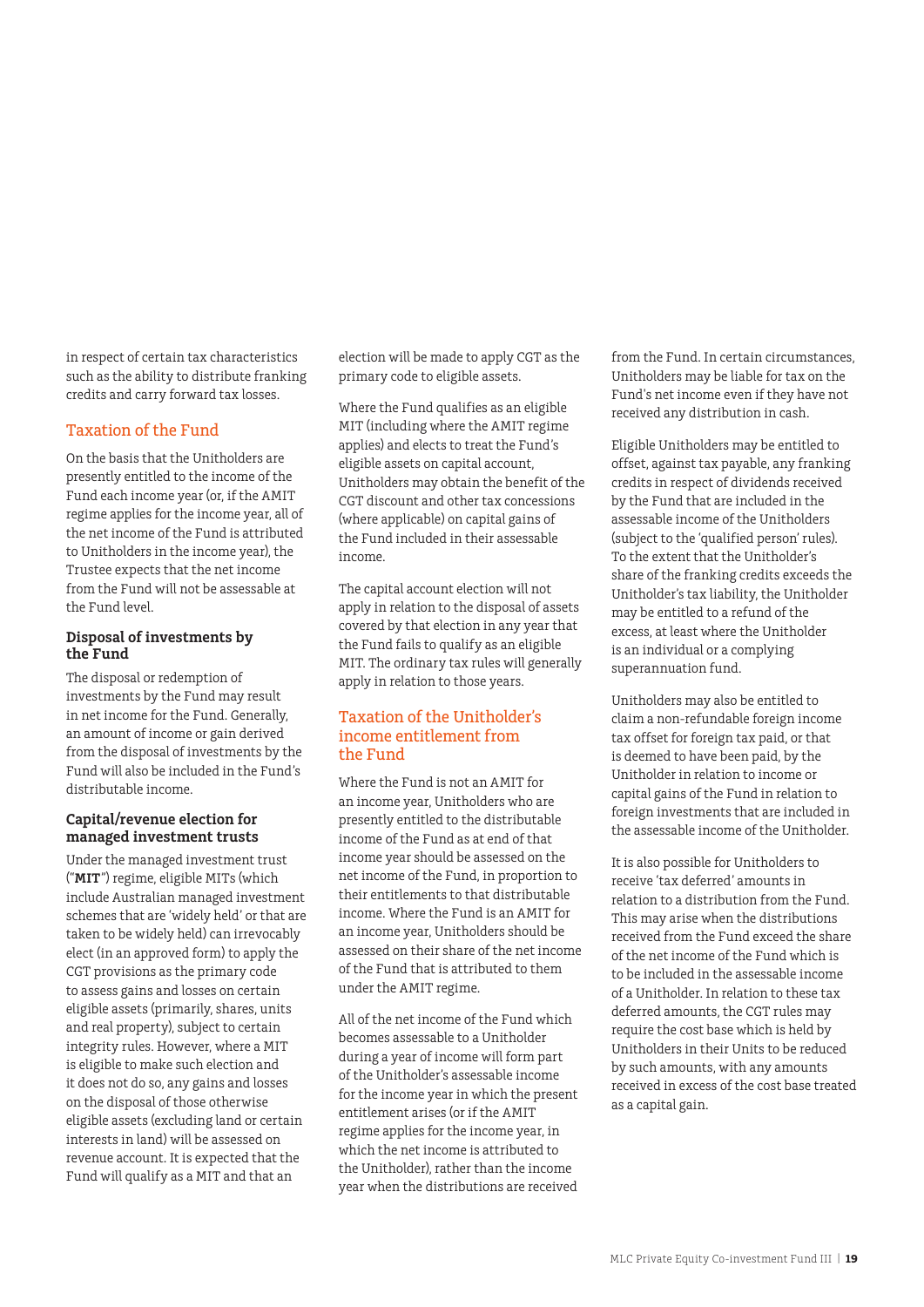## Additional Information continued

#### Taxation on disposal or redemption of Units

Unitholders will generally realise a capital gain or loss on disposal or redemption of their Units. If a Unitholder is an individual, trust or complying superannuation entity and has held their relevant Units for at least 12 months prior to their disposal or redemption, they may be entitled to a CGT discount on the capital gain that would otherwise be realised by the Unitholder. The CGT discount is 50% for a Unitholder that is an individual or trust, and 33⅓ % for a Unitholder that is a complying superannuation fund. The CGT discount does not apply to a Unitholder that is a company.

#### **Streaming on redemption**

Although the circumstances in which a redemption will occur will be limited, any income or gains arising from investments sold to meet the redemption and included in determining the net income of the Fund will be distributed or "streamed" to the redeeming Unitholder to the extent possible, with the aim that remaining Unitholders should not be adversely affected by such income or gains.

The redeeming Unitholder's redemption price may therefore comprise a distribution of the distributable income of the Fund and give rise to an assessable amount for the Unitholder separate from the capital gain or loss arising from the redemption of the Units. This could include income or gains (other than capital gains) where, for example, the Fund does not qualify as a MIT and is taken to hold its assets on revenue account under general law, or where other amounts of a revenue nature are taken to be received by the Fund (e.g.

in connection with a redemption of its investment in certain foreign entities in order to meet the redemption by the redeeming Unitholder). To the extent that such amount is included in the assessable income of the Unitholder, any capital gain arising on redemption of the Units should be reduced by that amount.

If such distribution occurs as part of the redemption of the Units, the amount representing distributable income will be notified by the Trustee to the Unitholder.

#### Other Australian tax considerations

#### **Taxation of Financial Arrangements ("TOFA")**

The TOFA rules represent a code for the taxation of receipts and payments in relation to financial arrangements. The rules contemplate a number of different methods for bringing to account gains and losses in relation to financial arrangements (including fair value, accruals, retranslation, realisation, hedging and financial records).

The TOFA rules could affect the way the Fund's net income is determined. The effect, if any, will depend on whether the Fund falls within the scope of the TOFA rules, the nature of the Fund's investments and which (if any) elections it makes under TOFA.

However, the TOFA rules should not apply to the Units held by individual Unitholders and other excluded Unitholders.

Unitholders should seek their own taxation advice in relation to the application of the TOFA rules to their investment in the Fund.

#### **Controlled foreign company ("CFC") rules**

It is expected that the Fund will invest in foreign entities that are companies (or treated as companies for Australian tax purposes), which could mean the Fund becomes subject to the Australian CFC rules.

Whether or not the CFC rules ultimately apply to the Fund will depend on, amongst other things, the level of interest held by the Fund (and its associates) in those foreign entities and the interests held by other Australian entities (and their associates). It is generally not expected that the Fund will have a sufficient interest in the foreign entities for the CFC rules to apply, and the Trustee and Manager will take reasonable steps to minimise the risk of the CFC rules applying to the Fund.

If required under the CFC rules, the Fund will determine the assessable income to be attributed to the Fund and keep any special records and may undertake investment actions necessary to comply with the requirements. Generally, all attributable income will be included within the net income of the Fund (even if not distributed to the Fund) and will generally be assessable in the hands of the Unitholders.

Each prospective Unitholder should obtain their own independent professional taxation advice in relation to the application of the CFC rules to their investment in the Fund.

#### **Duty**

On the basis of the Fund's expected investment profile, the issue or redemption of Units should not generally attract any Australian State or Territory duty (assuming no Australian State or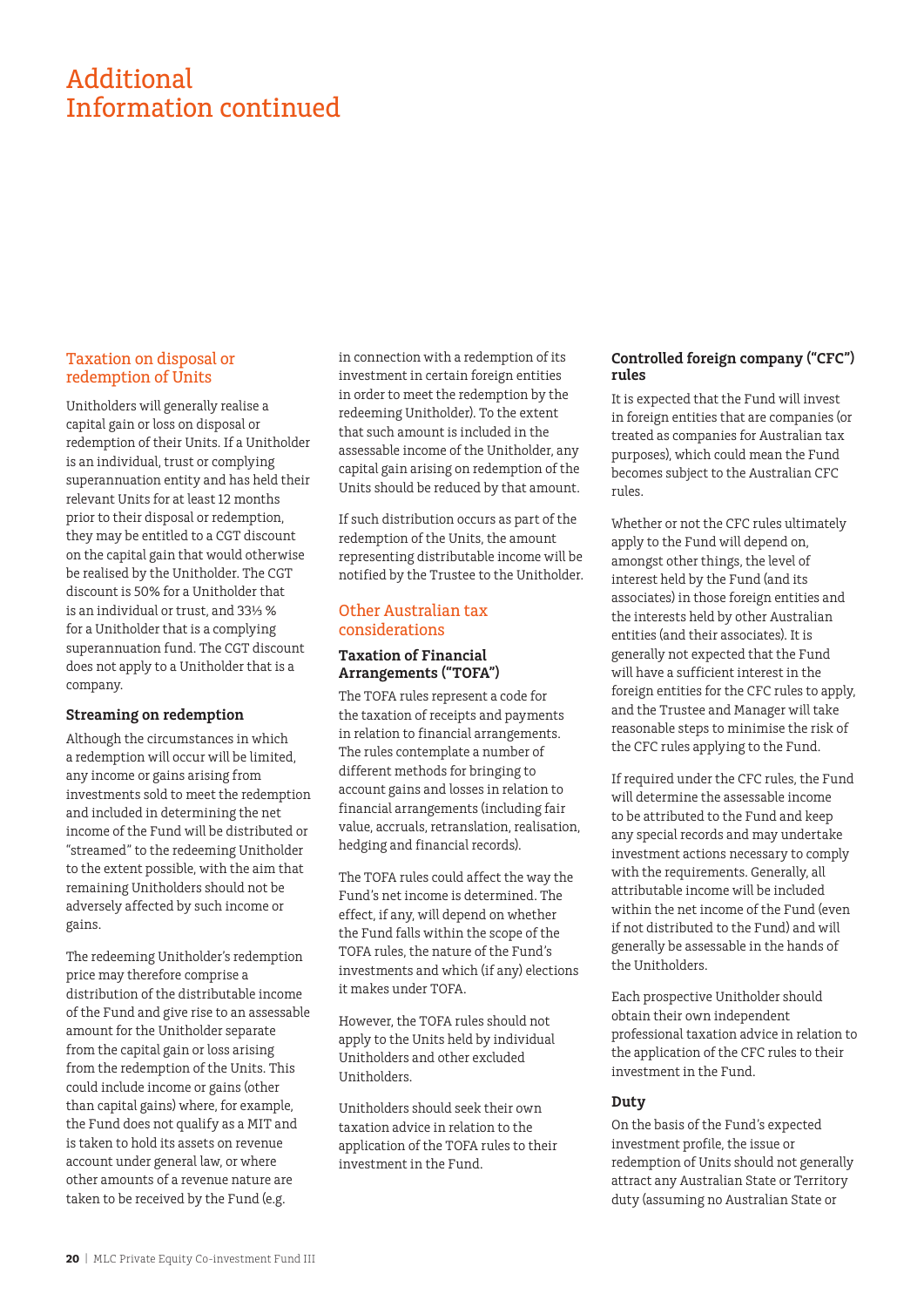Territory landholder duty, land rich duty or (in Queensland) trust acquisition duty applies). Transfer duty does not generally apply to the transfer of Units in any Australian jurisdiction (assuming that Queensland trust acquisition duty does not apply).

However, a Unitholder should confirm the duty consequences in each Australian State and Territory of the issue, transfer or redemption of Units with their professional taxation adviser prior to the issue, redemption or transfer of (or entering into any agreement to issue, redeem or transfer) Units.

#### **Goods and Services Tax ("GST")**

No GST should be payable in respect of the subscription or redemption of Units, nor in respect of any distributions paid to Unitholders.

Where GST applies to fees or other amounts charged to the Fund and recovered from the Fund's assets, the Fund may be entitled to claim an input tax credit or reduced input tax credit for the GST incurred, depending on the precise nature of the fee and whether the Fund is registered for GST. Any amount of GST not recoverable by the Fund will constitute an additional expense to the Fund.

#### **Tax File Number ("TFN") or Australian Business Number ("ABN")**

Unitholders will be requested by the Fund to provide their TFN or ABN (if applicable) or claim an exemption in relation to their investment in the Fund. It should be noted that there is no obligation to provide a TFN, however, Unitholders who do not provide their TFN or ABN or claim an exemption may have tax deducted from distributions at the highest marginal rate.

#### Australian taxation of non-resident Unitholders

The following comments are general in nature and apply to Unitholders that directly invest in the Fund that are not a resident of Australia for Australian tax purposes (excluding Unitholders who hold their Units through or in connection with an Australian permanent establishment for Australian tax purposes), that beneficially own their Units and that would, if they were assessable for Australian tax purposes on any gains on the disposal of their Units, be assessable exclusively under the Australian CGT rules.

Non-resident Unitholders should seek their own independent tax advice (both in Australia and in the foreign jurisdiction(s) in which they may be subject to tax) before investing (including in respect of the matters outlined below), taking into account their particular circumstances and the provisions of any relevant double taxation agreement and/ or exchange of information agreement ("**EOI Agreement**") between Australia and their country of tax residence.

#### **Taxation of a non-resident Unitholder's income entitlement from the Fund**

Non-resident Unitholders may be subject to Australian income tax on the income to which they are distributed (or where the AMIT regime applies, amounts attributed to them (irrespective of whether they are distributed)) from the Fund, depending on the character and source of that income.

The Fund expects to derive amounts of foreign source income which would generally not be subject to Australian income tax when distributed (or where the AMIT regime applies, attributed) by the Fund to non-resident Unitholders.

The Fund is required to withhold Australian tax from distributions (or where the AMIT regime applies, amounts attributed) to non-resident Unitholders for certain types of Australian-sourced income, including any Australian-sourced interest (at a rate of 10%) and unfranked dividends (at a rate of 30%, and in each case subject to any applicable double taxation agreement or other exemption).

Where the Fund qualifies as an eligible MIT (including where the AMIT regime applies) and elects to treat the Fund's eligible assets as exclusively subject to the CGT rules, for non-resident Unitholders that are tax resident of and provide an address or place for payment in countries that hold an EOI Agreement with Australia, a concessional withholding tax rate of 15% generally applies to 'fund payments', which are distributions of (or where the AMIT regime applies, attributed amounts of) Australian source income (excluding interest, dividends and any capital gains not attributable to 'taxable Australian property'). The withholding tax rate is 30% for fund payments to non-resident Unitholders who are tax resident of or provide an address or place for payment in countries that do not hold an EOI Agreement with Australia and in respect of certain non-concessional income derived by the Fund (irrespective of the jurisdiction of the Unitholder). It is expected that the Fund will qualify as an eligible MIT.

If the Fund ceases to be an eligible MIT, amounts of Australian-sourced net income to which a non-resident Unitholder are presently entitled (other than interest and dividends) would be subject to higher rates of income tax (currently between 30% and 45%).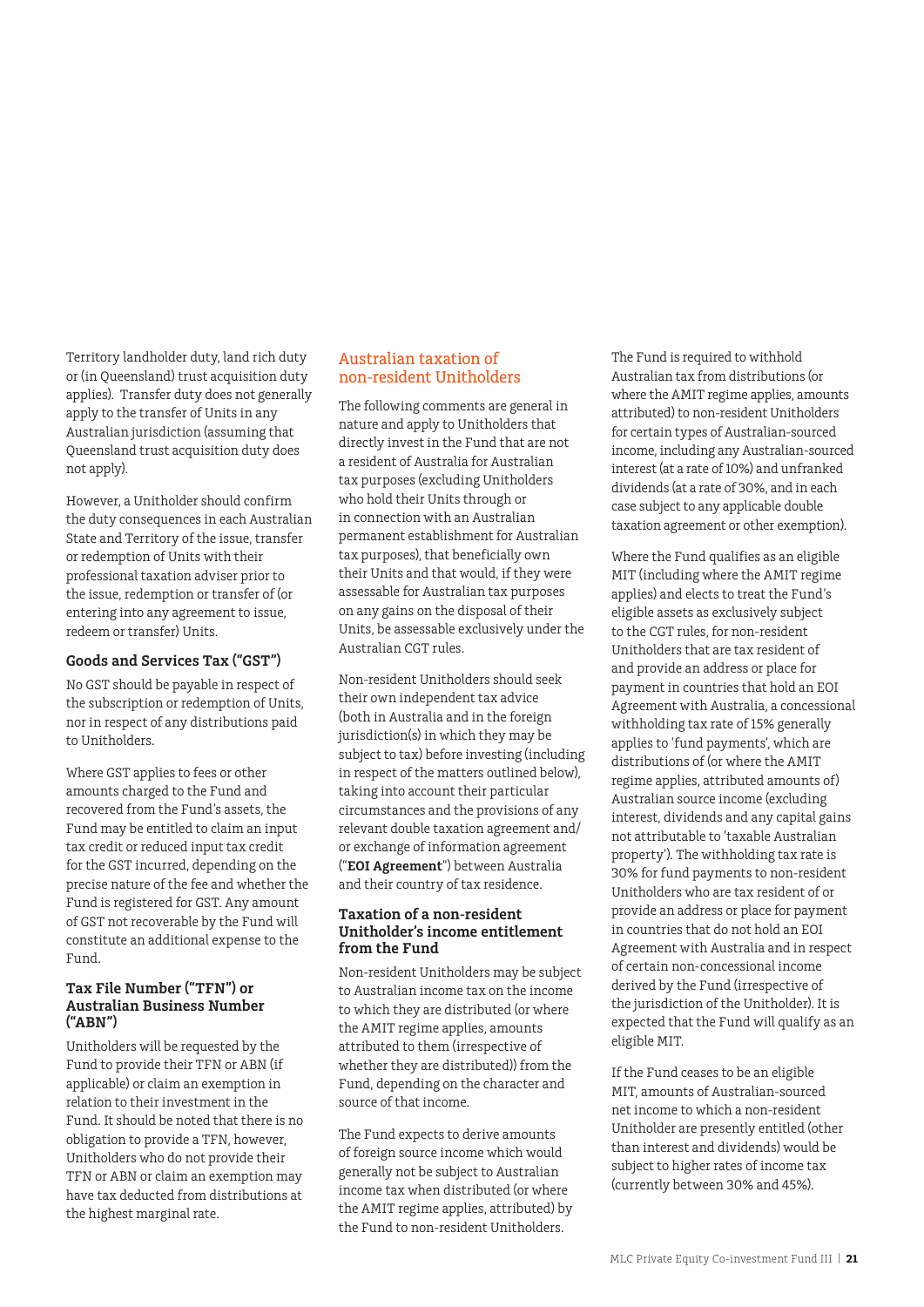## Additional Information continued

#### **Taxation of non-resident Unitholder on disposal or redemption of Units**

Based on the Fund's expected investment profile, generally non-resident Unitholders should not be expected to be subject to Australian income tax on gains arising on the disposal or redemption of Units, on the basis that the Units will not be 'taxable Australian property'.

If Unitholders are subject to Australian income tax on any gains arising on the disposal or redemption of Units, the CGT discount does not apply to non-resident Unitholders on such capital gains.

Where the amount paid on redemption includes a distribution of distributable income (including, where the AMIT regime applies, an amount attributed to the Unitholder), such amount may be subject to Australian tax in the same way as set out under 'Taxation of a non-resident Unitholder's income entitlement from the Fund' above.

#### **Withholding tax regime on disposal of Units by non-resident Unitholders**

An Australian non-final withholding tax will be applied on payments made where a non-resident Unitholder disposes of Units and those Units are "taxable Australian property". Where the provisions apply, the purchaser will be required to deduct and pay to the ATO an amount equal to 10% of (broadly) the purchase price. There are a range of exclusions form the withholding regime that may apply to a disposal of any Units.

Based on the Fund's expected investment profile, generally non-resident Unitholders should not be expected to be subject to such withholding tax on the disposal of Units.

#### **G. New Zealand Taxation**

The following summary is a general guide that outlines the New Zealand taxation implications applicable to New Zealand resident Unitholders who are not transitional residents. The summary is based on the New Zealand tax laws as at the date of this Memorandum. New Zealand's tax laws are subject to change and the tax treatment applicable to particular Unitholders may differ. Consequently, it is recommended that all New Zealand resident prospective Unitholders seek their own professional advice on the taxation implications before investing in the Fund.

The following summary assumes that

- no New Zealand resident Unitholder will have an interest of 10% or more in the Fund;
- Unitholders will invest more than \$NZ50,000 in the Fund;
- at all times less than 80% (by value) of the Fund's direct or indirect investments will be debt securities or fixed rate shares for New Zealand tax purposes; and
- the Fund will not use a Resident withholding tax proxy for New Zealand income tax purposes.

The New Zealand tax treatment of an investment in Australian securities is not the same as that applicable to an investment in New Zealand securities.

#### Classification of the Fund for New Zealand Unitholders

The Fund is a unit trust (which is deemed to be a "company") for New Zealand tax purposes. New Zealand resident Unitholders are treated as holding shares in an Australian resident company.

#### Foreign Investment Fund Taxation

An investment in the Fund is subject to the New Zealand Foreign Investment Fund rules. Under these rules New Zealand resident Unitholders will be required to determine their New Zealand income tax liability by applying a calculation method (such as the fair dividend rate or comparative value calculation methods - discussed below) that annually attribute part of the Fund's income to the Unitholder. Any realised gains the Unitholder obtains from its investment in the Fund (including distributions and any gains on disposal of the investment) should not be taxed separately.

#### Fair Dividend Rate Taxation

The main method for calculating taxable income under the Foreign Investment Fund rules is the Fair Dividend Rate ("**FDR**") method. The FDR method should be available to a Unitholder in the Fund.

Under the FDR method a New Zealand Unitholder derives taxable income each year equal to 5% of the New Zealand dollar market value of the Unitholder's total offshore share portfolio (including the Units), measured at the beginning of the tax year (1 April each year). Where Units are acquired and (with the Trustee's consent) disposed of in the same income year, the taxable income from those Units under the FDR method will be the lower of the gain on disposal and 5% of the average cost of the Units. New Zealand Unitholders will not receive any New Zealand specific tax statements (including statements in relation to the New Zealand tax or financial year) from the Fund.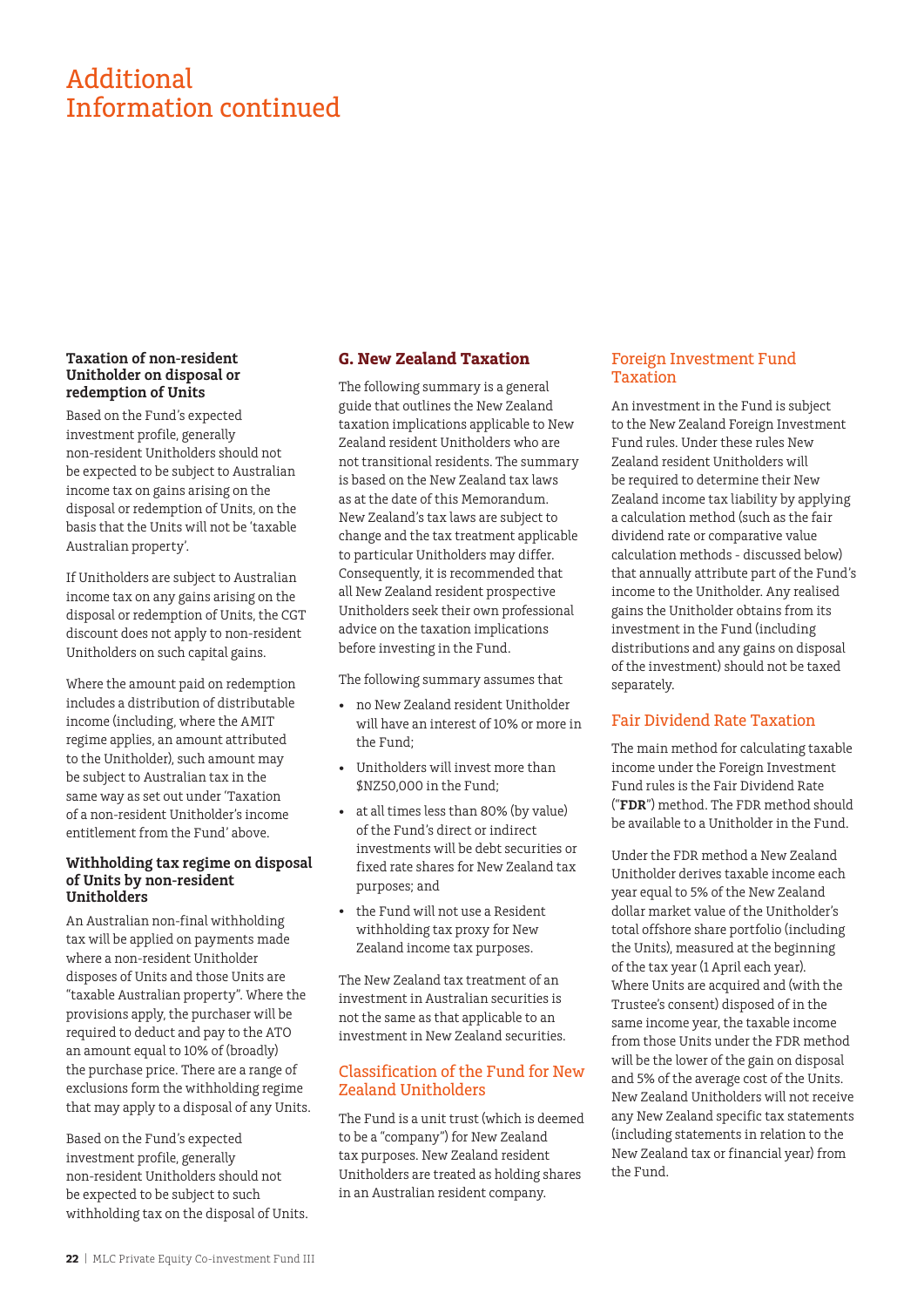A modified version of the FDR method applies to New Zealand Unitholders that are "unit valuing funds". Broadly a New Zealand Unitholder will be a unit valuing fund if it invests on behalf of others and values its own Unitholders' interests periodically throughout the income year. Under this version of the FDR method the Unitholder derives taxable income equal to 5% of the New Zealand dollar market value of the Unitholder's total offshore portfolio (including the investment in the Fund) at the start of each unit valuation period, multiplied by a fraction, being the number of days in the unit valuation period divided by 365. The Unitholder's income for the tax year is the total of the amounts calculated for each unit valuation period in the tax year.

#### Comparative Value Taxation

New Zealand natural person and family trust Unitholders who are able to apply the FDR method can elect to instead be taxed on their actual gain (i.e. aggregate gains and losses in market value over the year, distributions and net sale or redemption proceeds) under the Comparative Value ("**CV**") method. This may be appropriate where the actual return is less than the deemed 5% return under the FDR method for the particular year. However net portfolio losses are not deductible where the CV method is applied.

If a Unitholder elects to use the CV method for the investment in the Fund, then that method is applied (with limited exceptions) to all offshore portfolio share investments held by the Unitholder for that income year which are subject to the Foreign Investment Fund rules. That is the Unitholder must choose between the CV method and the FDR method for the Unitholder's whole portfolio.

#### Investment Losses

No tax deduction is available to a Unitholder under the FDR or CV methods if the Units decline in value during a tax year.

#### Australian Withholding Taxes

Any Australian withholding tax deducted from distributions from the Fund may be credited against the New Zealand Unitholder's income tax liability in respect of the investment in the Fund calculated under the Foreign Investment Fund rules. The amount of the credit allowed is the lesser of the New Zealand tax payable on the Foreign Investment Fund income or the Australian withholding tax paid.

#### New Zealand GST

No New Zealand GST is payable on any distributions nor in respect of the subscription, acquisition, disposal or withdrawal of the Units.

#### New Zealand IRD number

It is not necessary for a Unitholder to quote a New Zealand IRD number when investing in the Fund.

#### **H. Other taxation comments**

To the maximum extent permitted by law, the Trustee, Manager and their officers and each of their respective advisers accept no liability and responsibility with respect to the taxation consequences of investing in the Fund.

All prospective Unitholders in the Fund are urged to obtain independent professional taxation advice about the consequences of investing in the Fund prior to completing the Subscription Agreement.

#### Foreign taxes

Prospective Unitholders should consider any foreign tax consequences of an investment in the Fund, including the likelihood that Unitholders will be required to file tax returns and/or pay tax in other jurisdictions as a result of the Fund's investments. The Trustee and Manager will take reasonable steps to ensure that such overseas tax obligations do not arise solely as a result of the Fund's investments.

#### FATCA and CRS

The Foreign Account Tax Compliance Act provisions of the Hiring Incentives to Restore Employment Act of 2010 ("**FATCA**") is a United States (US) regulatory requirement that aims to deter the concealment of income and assets from the US Internal Revenue Service ("**IRS**").

Under FATCA, foreign "financial institutions" are required to identify clients that hold certain "financial accounts" outside of the US by certain US persons or entities with substantial US owners. Information on accounts and investments held by these clients must then be reported to the IRS via the local tax authority (the ATO in Australia). FATCA also introduced a 30% withholding tax on certain US source income (including interest, dividends and the proceeds of sale of certain US assets) paid to or in respect of entities that fail to meet certain certification or reporting requirements ("**FATCA Withholding**").

A Reporting Australian Financial Institution under the FATCA intergovernmental agreement ("**IGA**") between Australia and the US that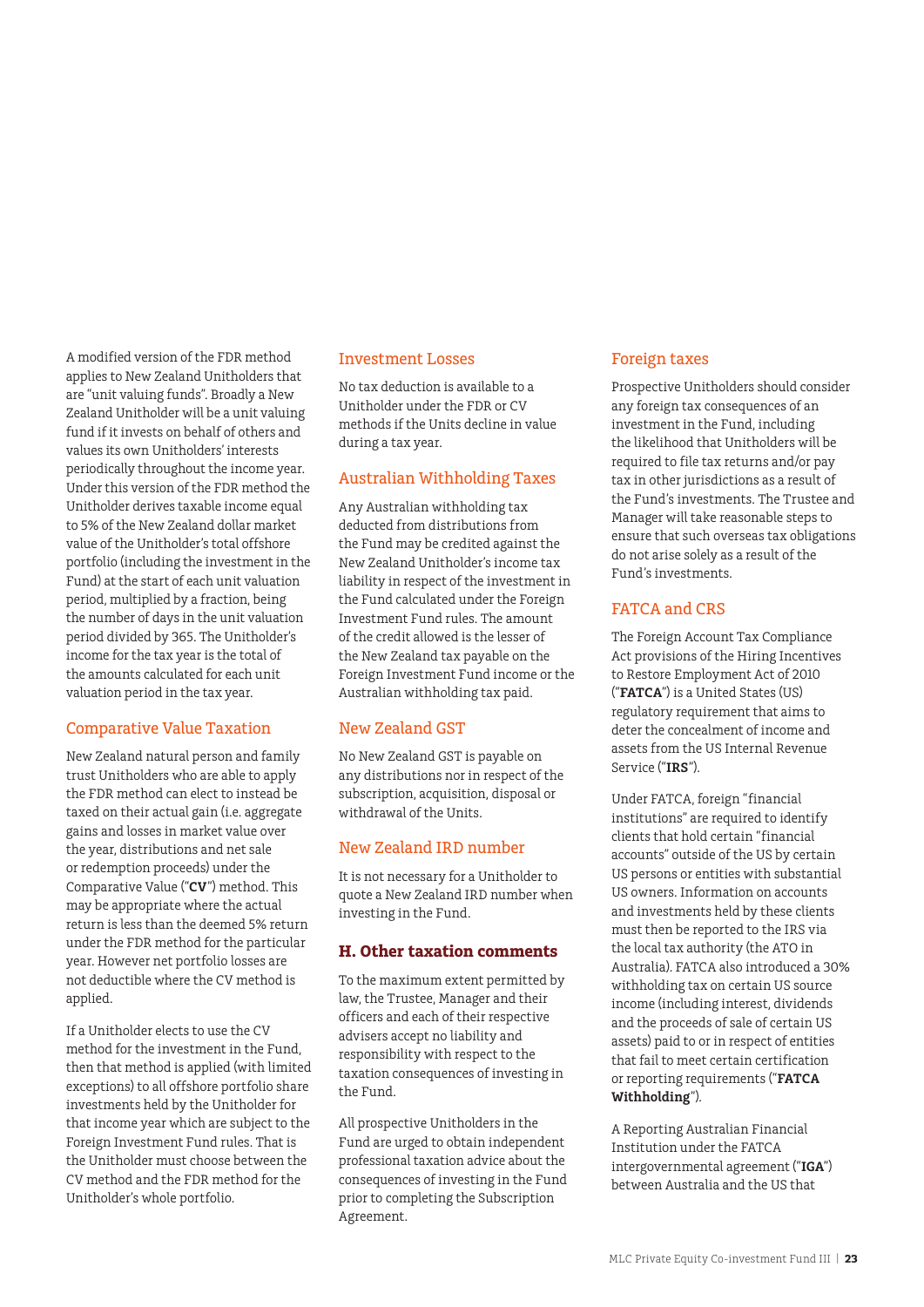## Additional Information continued

complies with its obligations under the IGA will not generally be subject to FATCA Withholding on amounts it receives, and will not generally be required to deduct FATCA Withholding from payments it makes with respect to the Units, other than in certain prescribed circumstances.

Separately, the OECD Common Reporting Standard for Automatic Exchange of Financial Account Information ("**CRS**") requires certain financial institutions to report information regarding certain accounts (which may include the Units) to their local tax authority and follow related due diligence procedures. The Australian Government has enacted legislation to give effect to the CRS.

To comply with these requirements, Australian financial institutions are required to:

- undertake certain identification and due diligence procedures with respect to their existing and new account holders; and
- report annually to the ATO in accordance with the CRS with regard to foreign persons who directly or indirectly own financial accounts. The ATO will share information with other jurisdictions that have signed the CRS Competent Authority Agreement.

When a Unitholder makes an application to invest they agree:

- a. to provide such identification and other information and certifications as the Trustee may reasonably request in order for the Fund to comply with its obligations under FATCA and CRS;
- b. that if FATCA Withholding applies, no additional amounts will be paid by the Issuer as a result of that FATCA Withholding;
- c. that if the Trustee determines that a FATCA Withholding has been made or is anticipated would be made in respect of:
	- i. a payment to be made to the Fund directly or indirectly; or
	- ii. a payment to be made by the Fund directly or indirectly,

as a result of the status of a person who is or has been a Unitholder for the purposes of FATCA, then the Trustee may:

- iii. deduct an amount equal to that FATCA Withholding from any amount to be paid or payable to that person; or
- iv. recover from that person on an indemnity basis the amount of the FATCA Withholding; and
- d. that if the Trustee makes a payment of, or acts as an intermediary with respect to, a 'US Source Withholdable Payment' (as defined under FATCA) to any 'non-participating foreign financial institution' (as defined under FATCA), the Trustee may provide to any immediate payor of such US Source Withholdable Payment the information required for FATCA Withholding and reporting to occur with respect to such payment.

#### **I. Information on Underlying Investments**

Information regarding the coinvestments made by the Fund will on request be provided to a Unitholder where: (a) the Trustee is satisfied that such information is required to enable the Unitholder to comply with its statutory reporting obligations and providing the Unitholder agrees to keep the information confidential; (b) the Trustee is reasonably able to obtain the information; and (c) the Trustee is not subject to an agreement or is not otherwise restricted from disclosing the requested information. Subject to the foregoing, this information will be supplied up to 30 days after a satisfactory request has been received.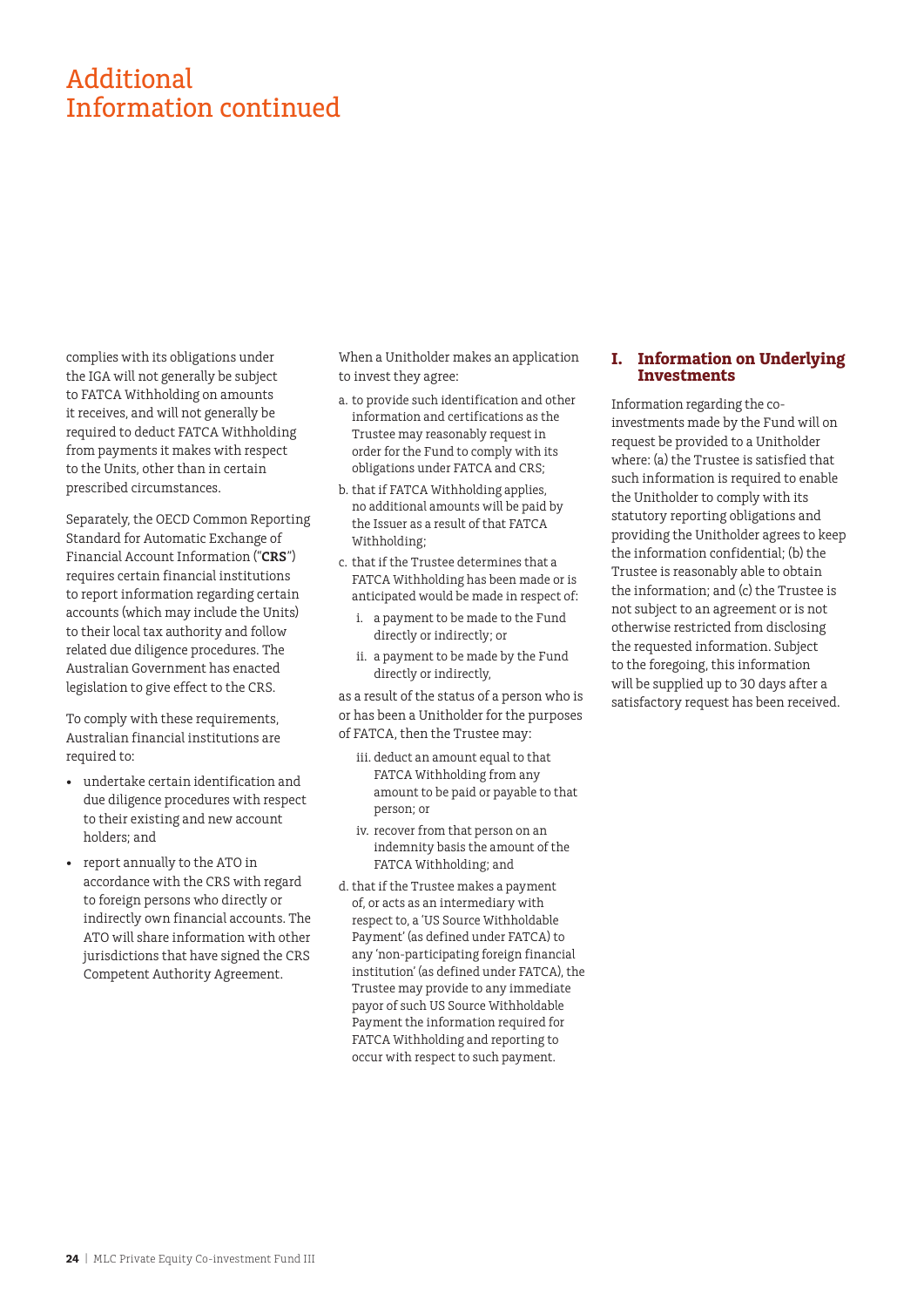# Glossary 8

*Capitalised terms used but not defined in this Memorandum have the same meaning given to them in the Trust Deed unless the context requires otherwise.*

**AMIT Regime** means the arrangements in the Income Tax Assessment Act 1997 dealing with trusts that are attribution managed investment trusts as defined in Division 276 of Part 3-25 of that Act.

**Business Day** means a day that is not a Saturday or Sunday, bank holiday or public holiday in Sydney, New South Wales and Melbourne, Victoria.

**Capital Contributions** means an amount paid to the Fund as consideration for the issue of a Unit including late capital but excluding any late capital interest.

**Closing Date** means the date of admission of one or more Unitholders or the increase in the Committed Capital of a Unitholder.

**Committed Capital** means, in respect of a Unitholder, the capital which the Unitholder agrees to pay to the Fund under a Subscription Agreement (excluding the late capital interest), as adjusted, under the terms of the Trust Deed.

**Corporations Act** means the *Corporations Act 2001* (Cth), as amended from time to time.

**Custodian** means National Australia Bank Limited (ABN 12 004 044 937).

**Establishment Costs** means all fees and costs, incurred by the Trustee or Manager in establishing and promoting the Fund including government and tax registration charges, fees and expenses incurred in carrying out due diligence on the Fund, Manager or other service providers, legal fees and other expenses in relation to the preparation of the Investment Documents and Memorandum, marketing expenses,

accounting, consultant, audit and taxation adviser fees, printing costs, taxes, travel costs and administrator and custodian setup fees.

**External Investors** means investors that are neither members of the NAB Group nor institutional investors (such as superannuation funds, banks and insurance companies).

**Final Closing Date** means a date determined by the Manager which is not more than six months after the First Closing Date unless extended for a further six months at the Manager's discretion.

**First Closing Date** means 17 November 2020.

**Fund** means the MLC Private Equity Co-investment Fund III.

**Fund I** means the MLC Private Equity Co-investment Fund I.

**Fund II** means the MLC Private Equity Co-investment Fund II.

**Fund Committed Capital** means the total of the Committed Capital of all Unitholders to the Fund.

**GPs** means the private equity fund managers of the Fund's co-investments.

**IOOF** means IOOF Holdings Limited (ABN 49 100 103 722)

**IOOF Group** means IOOF and its related bodies corporate.

**Interest Rate** means 8% p.a.

**Invested Capital** means that portion of Fund Committed Capital (as adjusted in accordance with the Trust Deed) invested (including the costs of such investment)

in investments of the Fund less the cost of all investments which have been sold, redeemed or otherwise realised and distributed in cash or in specie to Unitholders (including as redemption proceeds) or written off to zero.

**Investment Committee** means the committee charged with reviewing and approving investment proposals. See section 2 'About the Trustee and Manager' for further details.

**Investment Documents** means the Trust Deed, Subscription Agreement and Management Agreement.

**Investment Period** means the investment period commencing on the First Closing Date and expiring on the fifth anniversary unless otherwise extended on one or more occasions by way of Special Resolution.

**IRR** means, at any date, the discount rate (accruing daily and compounding annually), expressed as an annual percentage, which when applied to cash flows and distributions in specie results in a net present value of zero as at the date of calculation.

**Management Agreement** means the agreement between the Manager and the Trustee, pursuant to which the Manager provides investment management services to the Fund.

**Management Fees** means the management fees described in section 5 'Key Features of the Fund'.

**Manager** or **MLC PE** means MLC Private Equity, a division of MLC Asset Management Pty Limited (ABN 44 106 427 472).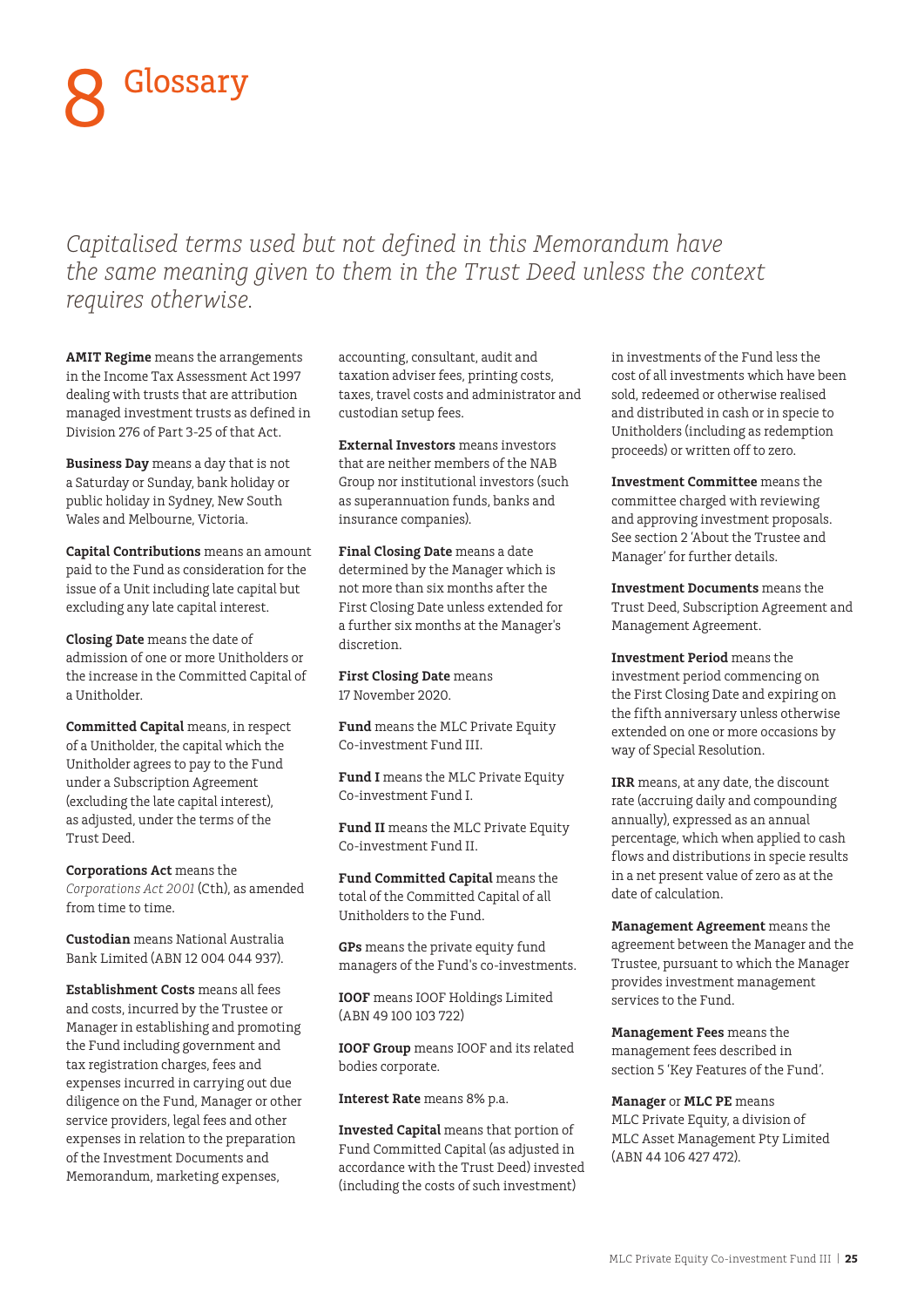**MIT Regime** means the arrangements in the Income Tax Assessment Act 1997 dealing with trusts that are managed investment trusts as defined in Division 275 of Part 3-25 of that Act.

**NAB** means National Australia Bank Limited (ABN 12 004 044 937).

**NAB Group** means National Australia Bank Limited (ABN 12 004 044 937) and its affiliates.

**New Zealand Wholesale Investors** means persons in New Zealand who are "wholesale investors" under clause 3(2) or 3(3)(a) of Schedule 1 of the Financial Markets Conduct Act 2013 (New Zealand).

**Ordinary Resolution** means a resolution passed by a simple majority of votes cast by Unitholders entitled to vote on the resolution.

**Performance Fee** means the amounts payable to the Manager as a performance fee as detailed in section 5 'Key Features of the Fund'.

**Special Resolution** means a resolution passed by at least 75% of the votes cast by Unitholders entitled to vote on the resolution.

**Subscription Agreement** means the subscription agreement pursuant to which potential investors subscribe for Units.

**Trust Deed** means the trust deed of the Fund as amended from time to time.

**Trustee** means Equity Trustees Limited (ABN 46 004 031 298).

**Unitholder** means a holder of Units as recorded on the register kept by the Trustee specifying the Unitholders.

**Unit** means a beneficial interest in the Fund.

**Wholesale Clients** has the meaning as defined in section 761G of the Corporations Act.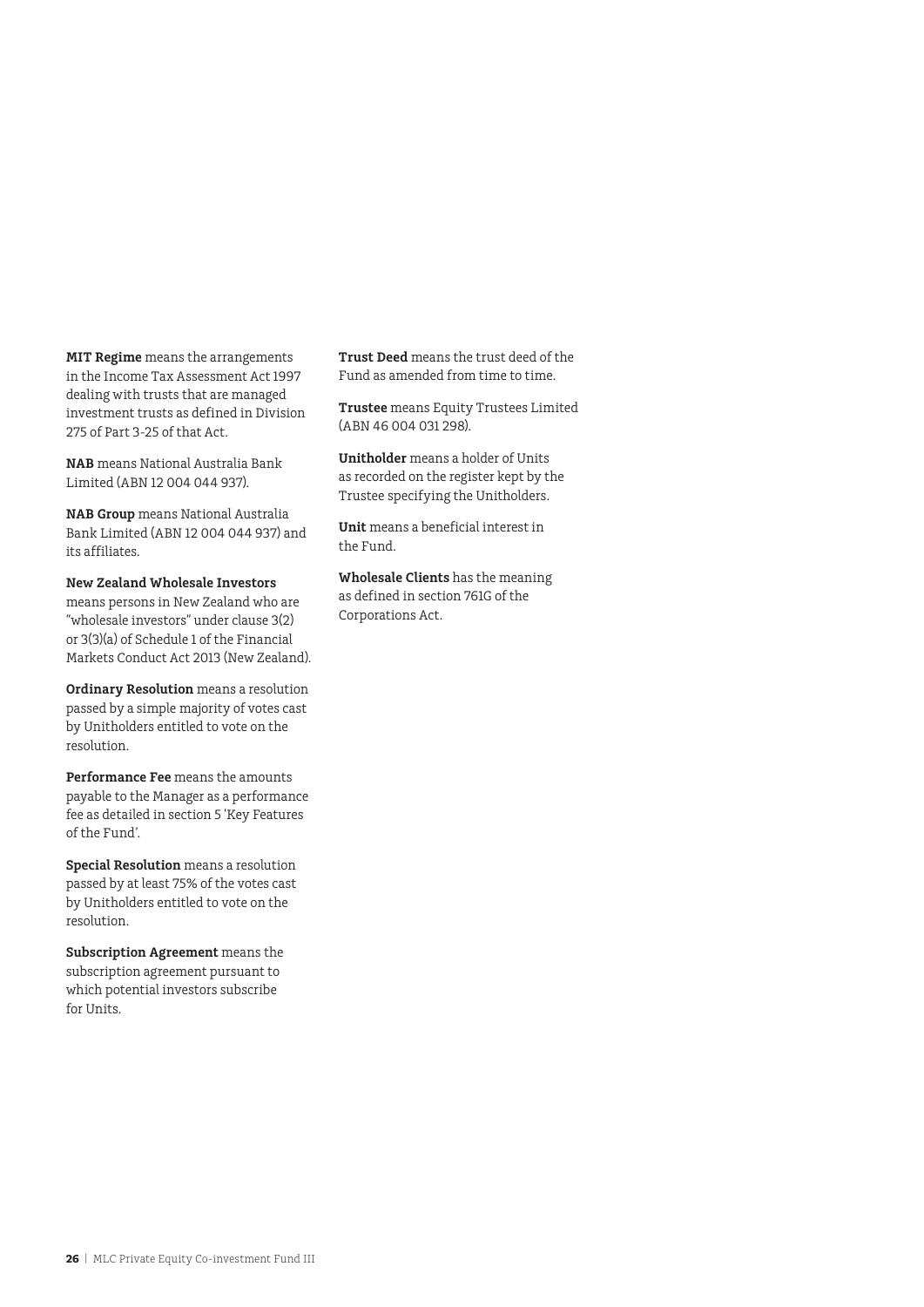

#### **Trustee**

Equity Trustees Limited

#### **Manager**

MLC Private Equity**<sup>3</sup>**

#### **Enquiries**

Phone: **+61 2 8220 5039** 

Email: **client.services@mlcam.com.au** 

- Online: **mlcam.com.au/privateequity**
- Post: PO Box R1480 Royal Exchange Sydney NSW 1225 Australia

#### **Custodian**

National Australia Bank Limited

#### **Auditor**

Ernst & Young

#### **Australian Legal advisers**

MinterEllison

#### **Australian Tax advisers**

King & Wood Mallesons